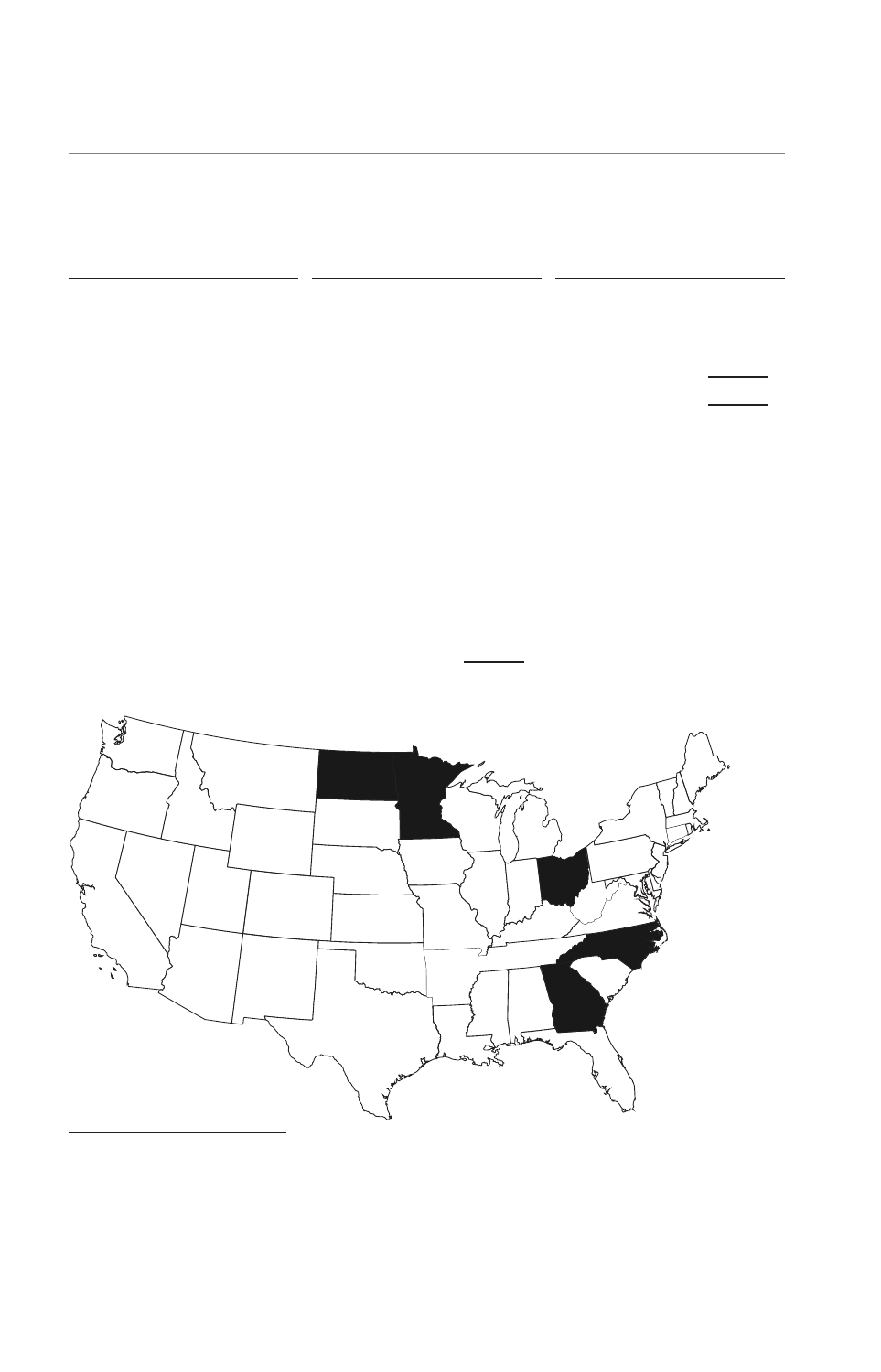# Financial Statements

### Consolidated Statement of Assets and Liabilities As of June 30, 2020 (unaudited)

| <b>Assets</b>                                                                                                                                                                                                                                                        |               |                                                                                                   |
|----------------------------------------------------------------------------------------------------------------------------------------------------------------------------------------------------------------------------------------------------------------------|---------------|---------------------------------------------------------------------------------------------------|
| Investments in securities, at fair value (Cost \$176,329,751)<br>Cash (see Note 7)<br>Foreign cash (Cost \$5,036,821)<br>Unrealized appreciation on forward foreign currency contracts<br>Interest and dividends receivable<br>Prepaid assets<br><b>Total assets</b> | \$            | 165,755,271<br>271,693<br>5,036,962<br>347<br>2,333,443<br>586,535<br>173,984,251                 |
| <b>Liabilities</b>                                                                                                                                                                                                                                                   |               |                                                                                                   |
| Options written, at value (Premiums received \$1,801,080)<br>Loan payable (see Note 7)<br>Payable for securities purchased<br>Investment advisory fees payable<br>Loan interest payable<br>Accrued expenses payable<br><b>Total liabilities</b><br><b>Net Assets</b> |               | 1,513,750<br>33,000,000<br>5,181,389<br>750,435<br>33,856<br>445,587<br>40,925,017<br>133,059,234 |
| Net assets consist of:                                                                                                                                                                                                                                               |               |                                                                                                   |
| Common stock, at par (\$0.001 per share)<br>Paid-in capital<br>Total distributable earnings (loss)<br><b>Net Assets</b>                                                                                                                                              | \$<br>\$      | 6,564<br>144,961,221<br>(11,908,551)<br>133,059,234                                               |
| Net asset value per share                                                                                                                                                                                                                                            |               |                                                                                                   |
| Common Stock Shares Outstanding<br>Net asset value per common share<br>Market price per share<br>Market price discount to net asset value per share                                                                                                                  | <u>Տ</u><br>Տ | 6,563,892<br>20.27<br>15.90<br>(21.56)%                                                           |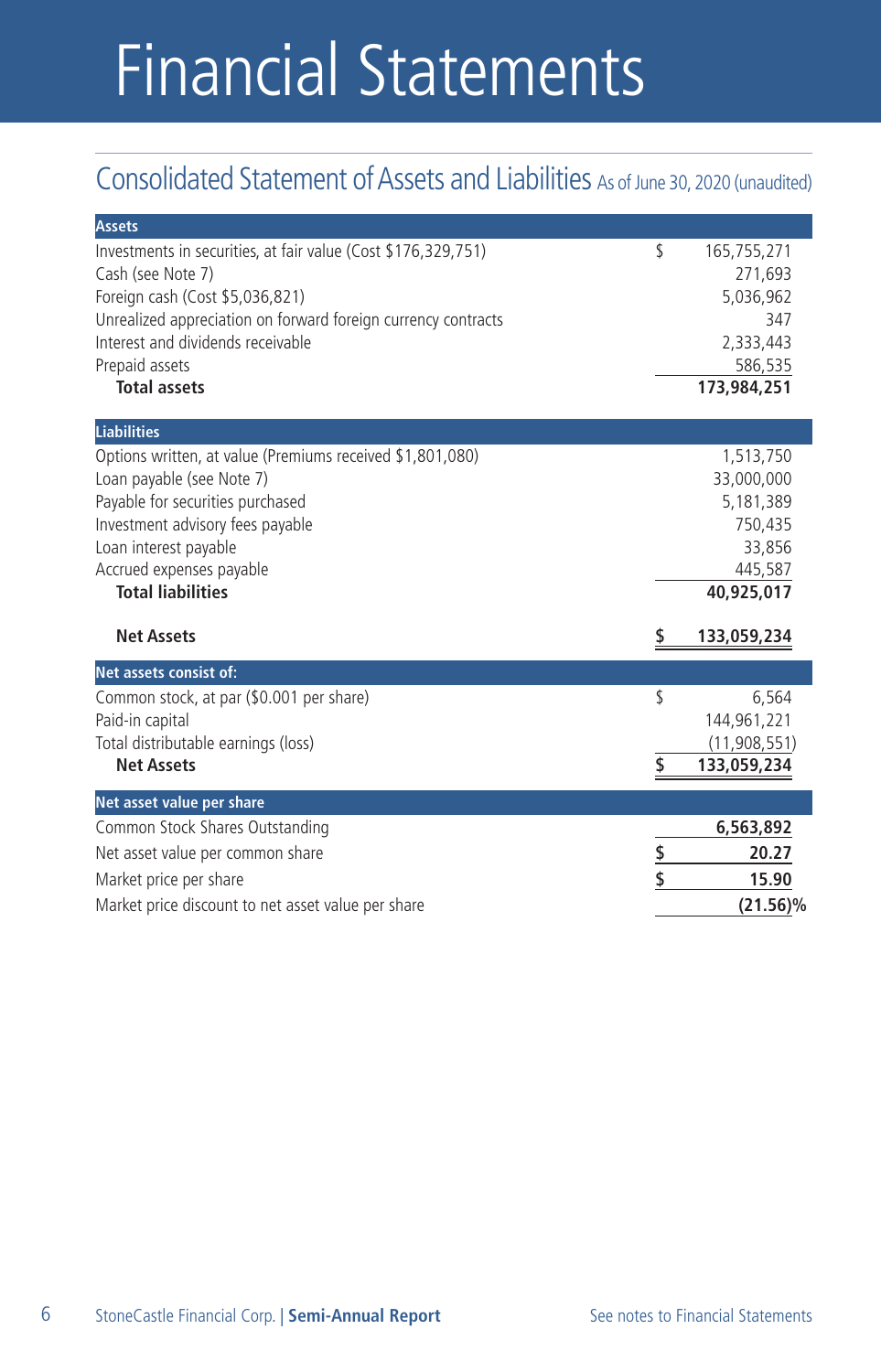### Consolidated Statement of Operations For the Six Months Ended June 30, 2020 (unaudited)

This Statement of Operations summarizes the Company's investment income earned and expenses incurred in operating the Company. It also shows net gains (losses) for the period stated.

| <b>Investment Income</b>                                                             |                     |
|--------------------------------------------------------------------------------------|---------------------|
| Interest                                                                             | \$<br>5,683,138     |
| <b>Dividends</b>                                                                     | 1,745,267           |
| Origination fee income (Note 9)                                                      | 64,255              |
| Other income (Note 9)                                                                | 210,605             |
| <b>Total investment income</b>                                                       | 7,703,265           |
| <b>Expenses</b>                                                                      |                     |
| Investment advisory fee                                                              | 1,337,504           |
| Interest expense                                                                     | 350,636             |
| Directors' fees                                                                      | 178,555             |
| Transfer agent, custodian fees and administrator fees                                | 144,728             |
| <b>Bank Fees</b>                                                                     | 80,035              |
| Professional fees                                                                    | 79,547              |
| ABA marketing and licensing fees                                                     | 74,868              |
| Investor relations fees                                                              | 61,731              |
| Delaware franchise tax                                                               | 45,387              |
| Insurance expense                                                                    | 35,901              |
| Valuation service fees                                                               | 29,975              |
| Printing fees                                                                        | 29,022              |
| Miscellaneous fees (proxy, rating agency, etc.)                                      | 62,773              |
| <b>Total expenses</b>                                                                | 2,510,662           |
| <b>Net investment income</b>                                                         | 5,192,603           |
| Realized and Unrealized Gain/(Loss) on Investments and Foreign Currency Transactions |                     |
| Net realized loss on investments                                                     | (628, 758)          |
| Net realized loss from forward foreign currency contracts                            | (208, 064)          |
| Net realized loss from foreign currency translations                                 | (228, 928)          |
| Net change in net unrealized depreciation on investments                             | (9,660,967)         |
| Net change in unrealized appreciation on written options                             | 287,330             |
| Net change in unrealized appreciation on forward foreign currency contracts          | 347                 |
| Net change in unrealized appreciation on foreign currency translations               | 7,252               |
| Net realized and unrealized gain/(loss) on investments, written options,             |                     |
| forward foreign currency contracts and foreign currency transactions                 | (10,431,788)        |
| <b>Net Decrease in Net Assets Resulting From Operations</b>                          | \$<br>(5, 239, 185) |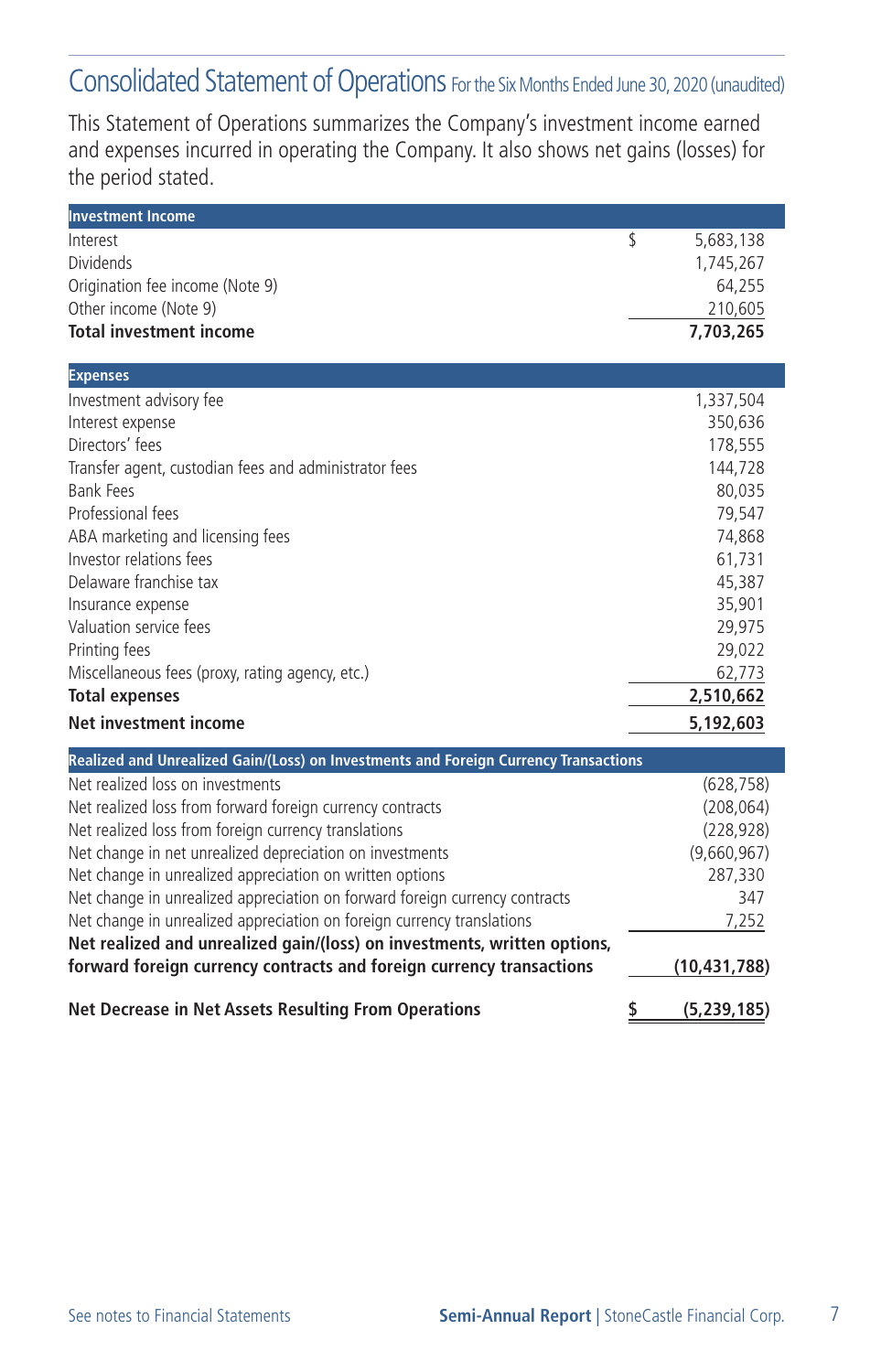### Consolidated Statements of Changes In Net Assets

These statements of changes in net assets show how the value of the Company's net assets has changed during the last two periods. The difference reflects earnings less expenses, any investment gains and losses, distributions, if any, paid to shareholders and the net of Company share transactions.

|                                                                                                                                                                                  |    | For the<br><b>Six Months</b><br>Ended June 30,<br>2020<br>(unaudited) | For the<br><b>Year Ended</b><br>December 31,<br>2019 |             |  |
|----------------------------------------------------------------------------------------------------------------------------------------------------------------------------------|----|-----------------------------------------------------------------------|------------------------------------------------------|-------------|--|
| <b>Increase (Decrease) in Net Assets</b>                                                                                                                                         |    |                                                                       |                                                      |             |  |
| <b>From Operations</b><br>Net investment income<br>Net realized gain/(loss) on investments, forward                                                                              | \$ | 5,192,603                                                             | \$                                                   | 10,110,753  |  |
| foreign currency contracts and foreign currency translations<br>Net change in unrealized appreciation on investments,<br>written options, forward foreign currency contracts and |    | (1,065,750)                                                           |                                                      | 1,512,295   |  |
| foreign currency translations                                                                                                                                                    |    | (9,366,038)                                                           |                                                      | 982,157     |  |
| Net increase/(decrease) in net assets resulting<br>from operations                                                                                                               |    | (5,239,185)                                                           |                                                      | 12,605,205  |  |
| <b>Distributions to shareholders</b>                                                                                                                                             |    |                                                                       |                                                      |             |  |
| From total distributable earnings                                                                                                                                                |    | (4,986,218)                                                           |                                                      | (9,965,091) |  |
| <b>Total distributions</b>                                                                                                                                                       |    | (4,986,218)                                                           |                                                      | (9,965,091) |  |
| <b>From Company share transactions</b><br>Reinvestment of distributions                                                                                                          |    | 85,403                                                                |                                                      | 179,499     |  |
| Increase in net assets resulting from Company<br>share transactions                                                                                                              |    | 85,403                                                                |                                                      | 179,499     |  |
| Total increase/(decrease)                                                                                                                                                        |    | (10, 140, 000)                                                        |                                                      | 2,819,613   |  |
| <b>Net assets</b>                                                                                                                                                                |    |                                                                       |                                                      |             |  |
| <b>Beginning of period</b>                                                                                                                                                       |    | 143,199,234                                                           |                                                      | 140,379,621 |  |
| <b>End of period</b>                                                                                                                                                             | \$ | 133,059,234                                                           | \$                                                   | 143,199,234 |  |
| <b>Shares outstanding</b>                                                                                                                                                        |    |                                                                       |                                                      |             |  |
| Beginning of period                                                                                                                                                              |    | 6,559,010                                                             |                                                      | 6,550,110   |  |
| Reinvestment of distributions                                                                                                                                                    |    | 4,882                                                                 |                                                      | 8,900       |  |
| End of period                                                                                                                                                                    |    | 6,563,892                                                             |                                                      | 6,559,010   |  |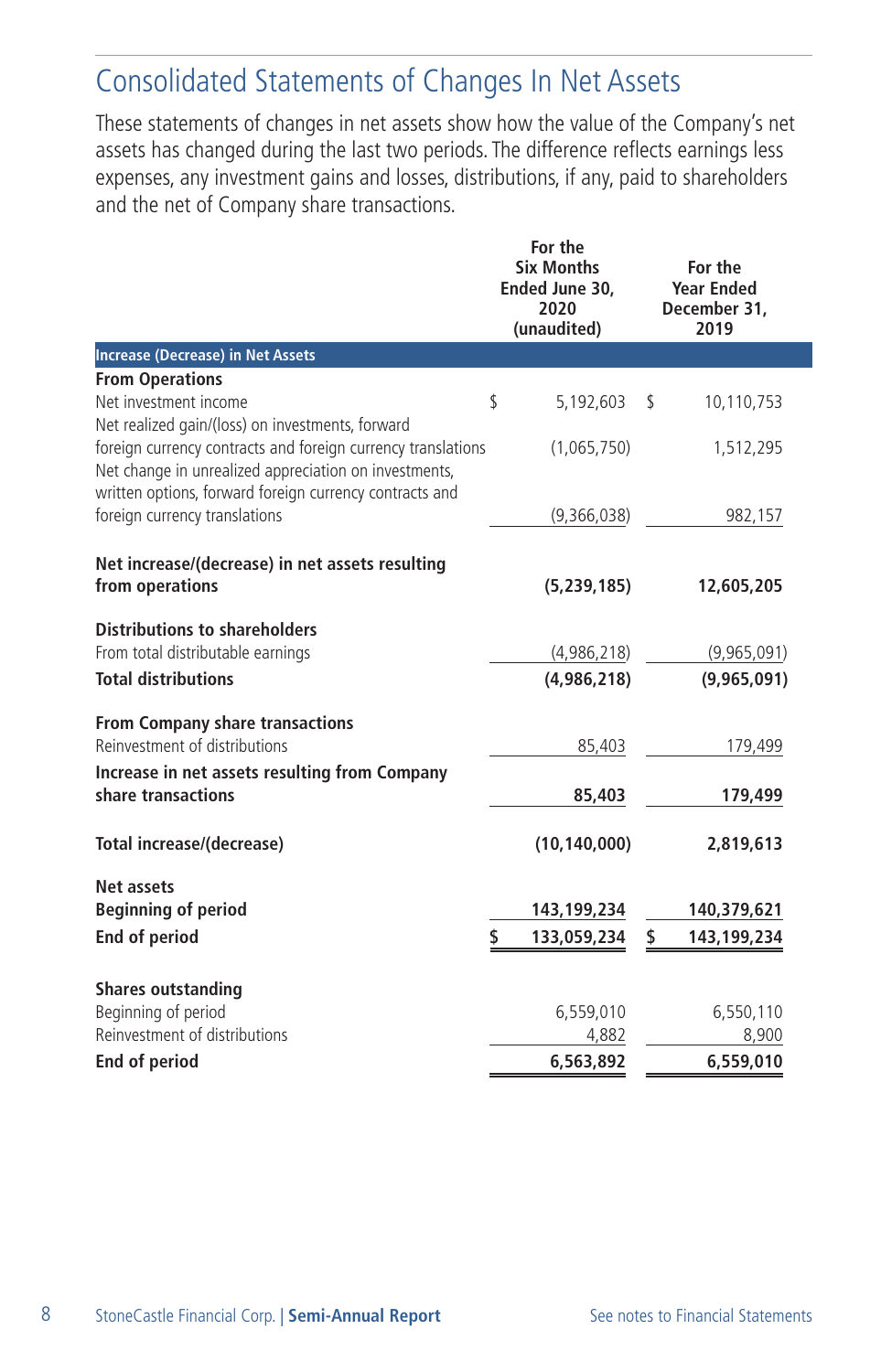### Consolidated Statement of Cash Flow

This Statement of Cash Flows shows cash flow from operating and financing activities for the period stated.

|                                                                            | For the<br><b>Six Months</b><br>Ended June 30.<br>2020 |
|----------------------------------------------------------------------------|--------------------------------------------------------|
|                                                                            | (unaudited)                                            |
| <b>Cash flows from operating activities</b>                                |                                                        |
| Net decrease in net assets from operations                                 | \$<br>(5, 239, 185)                                    |
| Adjustments to reconcile net increase in net assets from                   |                                                        |
| operations to net cash provided by operating activities:                   |                                                        |
| Purchase of investment securities                                          | (35, 125, 164)                                         |
| Proceeds from sales and redemption of investment securities                | 18,673,559                                             |
| Net purchase of short-term investments                                     | 2,950,473                                              |
| Proceeds from written options                                              | 1,801,080                                              |
| Net realized loss on investments                                           | 628,758                                                |
| Net change in unrealized depreciation on investments                       | 9,660,967                                              |
| Net change in unrealized appreciation on forward foreign currency contract | (347)                                                  |
| Net change in unrealized appreciation on written options                   | (287, 330)                                             |
| Net accretion of discount                                                  | (278, 949)                                             |
| Decrease in prepaid expenses                                               | 31,815                                                 |
| Increase in interest receivable and dividends receivable                   | (548, 659)                                             |
| Increase in payable for securities purchased                               | 5,181,389                                              |
| Increase in advisory fees payable                                          | 23,935                                                 |
| Decrease in loan interest payable                                          | (5, 120)                                               |
| Decrease in Directors' fees payable                                        | (20, 325)                                              |
| Decrease in accrued fees payable                                           | (80, 331)                                              |
| Net cash used by operating activities                                      | (2,633,434)                                            |
| <b>Cash flows from financing activities</b>                                |                                                        |
| Increase in loan payable                                                   | 15,300,000                                             |
| Cash distributions to shareholders                                         | (7, 393, 239)                                          |
| Net cash provided by financing activities                                  | 7,906,761                                              |
| Net increase in cash                                                       | 5,273,327                                              |
| Cash:                                                                      |                                                        |
| Beginning of period                                                        | 35,328                                                 |
| End of period                                                              | \$<br>5,308,655                                        |
| Supplemental disclosure of cash flow information                           |                                                        |
| Cash paid for interest                                                     | \$<br>355,756                                          |
| <b>Distributions reinvested</b>                                            | \$<br>85,403                                           |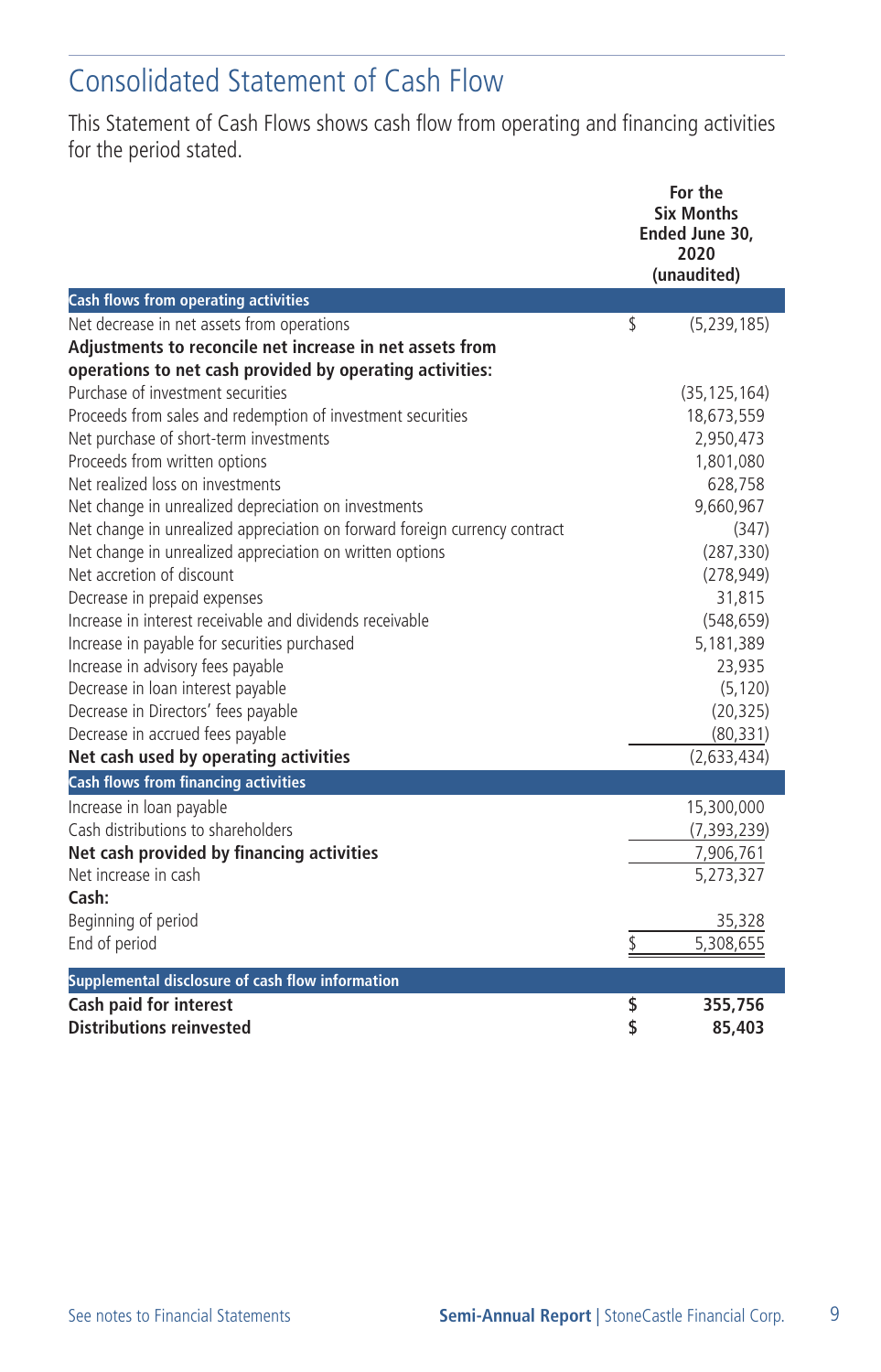# Consolidated Financial Highlights

The financial highlights show how the Company's net asset value for a common stock share has changed during the period. **For the**

|                                                                                                                                                                      | <b>Six Months</b><br>Ended June 30,<br>2020<br>(unaudited) | For the<br><b>Year Ended</b><br>December 31,<br>2019 |  |
|----------------------------------------------------------------------------------------------------------------------------------------------------------------------|------------------------------------------------------------|------------------------------------------------------|--|
| Per share operating performance                                                                                                                                      |                                                            |                                                      |  |
| Net Asset value, beginning of period                                                                                                                                 | \$21.83                                                    | \$21.43                                              |  |
| Net investment income <sup>1</sup>                                                                                                                                   | 0.79                                                       | 1.54                                                 |  |
| Net realized and unrealized gain (loss) on investments <sup>1</sup>                                                                                                  | (1.59)                                                     | 0.38                                                 |  |
| <b>Total from investment operations</b>                                                                                                                              | (0.80)                                                     | 1.92                                                 |  |
| Less distributions to shareholders                                                                                                                                   |                                                            |                                                      |  |
| From net investment income                                                                                                                                           | (0.76)                                                     | (1.52)                                               |  |
| Return of capital                                                                                                                                                    |                                                            |                                                      |  |
| <b>Total distributions</b>                                                                                                                                           | (0.76)                                                     | (1.52)                                               |  |
| Net asset value, end of period                                                                                                                                       | \$20.27                                                    | \$21.83                                              |  |
| Per share market value, end of period<br>Total investment return based on market value <sup>2</sup><br>Total investment return based on net asset value <sup>2</sup> | \$15.90<br>$(25.33)\%*$<br>$(2.76)\%*$                     | \$22.30<br>24.00%<br>9.33%                           |  |
| Ratios and supplemental data                                                                                                                                         |                                                            |                                                      |  |
| Net assets end of period (in millions)<br>Ratios (as a percentage of average net assets):                                                                            | \$133.1                                                    | \$143.2                                              |  |
| Expenses before waivers and/or recoupment, if any <sup>3</sup>                                                                                                       | 3.88%**                                                    | 4.39%                                                |  |
| Expenses after waivers and/or recoupment, if any <sup>45</sup>                                                                                                       | 3.88%**                                                    | 4.39%                                                |  |
| Net investment income <sup>6</sup>                                                                                                                                   | 8.02%**                                                    | 7.11%                                                |  |
| Portfolio turnover rate                                                                                                                                              | $12\%$ *                                                   | 13%                                                  |  |
| <b>Revolving credit agreement</b>                                                                                                                                    |                                                            |                                                      |  |
| Total revolving credit agreement outstanding (000s)                                                                                                                  | \$33,000                                                   | \$17,700                                             |  |
| Asset Coverage per \$1,000 for revolving credit agreement?                                                                                                           | 5,032                                                      | 9,090                                                |  |

<sup>1</sup> The net investment income and unrealized gain/(loss) on investments per share were calculated using the average shares outstanding method.

- <sup>2</sup> Based on share market price and reinvestment of distributions at the price obtained under the Dividend Reinvestment Plan. Total return does not include sales load and offering expenses.
- Ratio of expenses before waivers or recapture, if any to managed assets equals 2.94%, 3.55%, 3.83%, 3.67%, 3.58% and 3.62% for the period ended June 30,2020 and for the years ended December 31, 2019, 2018, 2017, 2016 and 2015, respectively.
- <sup>4</sup> Ratio of expenses after waivers or recapture, if any to managed assets equals 2.94%, 3.55%, 3.78%, 3.73%, 3.52% and 3.35% for the period ended June 30, 2020 and for the years ended December 31, 2019, 2018, 2017, 2016 and 2015, respectively.
- <sup>5</sup> Excluding interest expense, net operating expenses would have been 3.33%, 3.40%, 3.61%, 3.75%, 3.74% and 3.54% for the period ended June 30, 2020 and for the years ended December 31, 2019, 2018, 2017, 2016 and 2015, respectively.
- <sup>6</sup> Ratio of net investment income to managed assets equals 6.09%, 5.75%, 5.74%, 5.51%, 5.23% and 4.88% for the period ended June 30, 2020 and for the years ended December 31, 2019, 2018, 2017, 2016 and 2015, respectively.
- <sup>7</sup> Calculated by subtracting the Company's total liabilities (excluding the loan) from the Company's total assets and dividing that amount by the loan outstanding in 000's.
- Not-annualized.
- \*\* Annualized.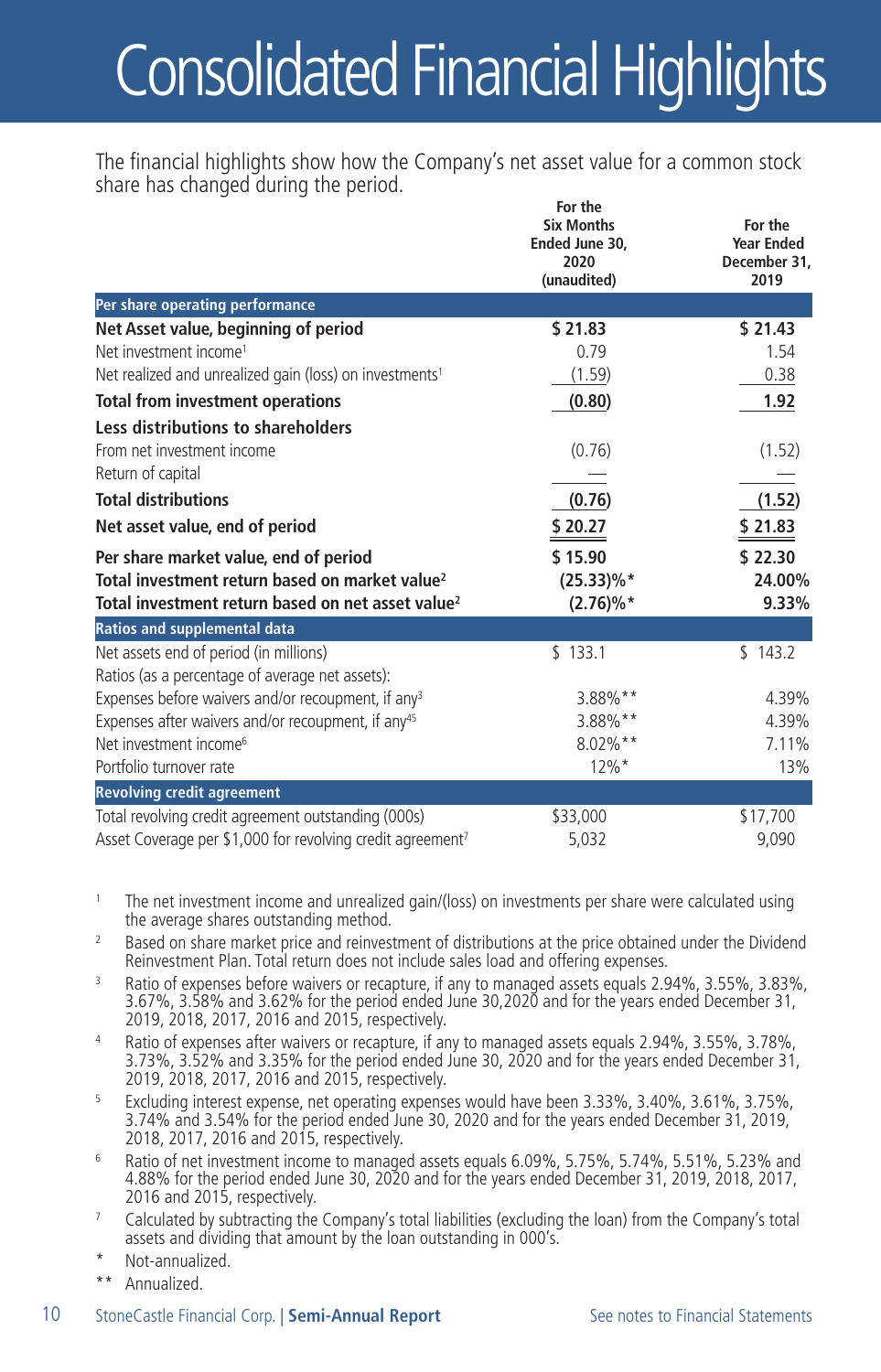| For the<br><b>Year Ended</b><br>December 31,<br>2018 | For the<br><b>Year Ended</b><br>December 31,<br>2017 | For the<br><b>Year Ended</b><br>December 31,<br>2016 | For the<br><b>Year Ended</b><br>December 31,<br>2015 |
|------------------------------------------------------|------------------------------------------------------|------------------------------------------------------|------------------------------------------------------|
|                                                      |                                                      |                                                      |                                                      |
| \$21.56                                              | \$21.22                                              | \$21.62                                              | \$21.86                                              |
| 1.63                                                 | 1.58                                                 | 1.56                                                 | 1.44                                                 |
| (0.10)                                               | 0.26                                                 | (0.50)                                               | (0.17)                                               |
| 1.53                                                 | 1.84                                                 | 1.06                                                 | 1.27                                                 |
|                                                      |                                                      |                                                      |                                                      |
| (1.66)                                               | (1.50)                                               | (1.46)                                               | (1.29)                                               |
|                                                      |                                                      |                                                      | (0.22)                                               |
| (1.66)                                               | (1.50)                                               | (1.46)                                               | (1.51)                                               |
| \$21.43                                              | \$21.56                                              | \$ 21.22                                             | \$21.62                                              |
| \$19.30                                              | \$20.13                                              | \$18.69                                              | \$16.30                                              |
| 3.84%                                                | 16.21%                                               | 24.45%                                               | $(8.68)\%$                                           |
| 7.65%                                                | 9.62%                                                | 6.53%                                                | 7.88%                                                |
|                                                      |                                                      |                                                      |                                                      |
| \$140.4                                              | \$141.0                                              | \$138.6                                              | \$140.8                                              |
| 5.01%                                                | 4.93%                                                | 5.02%                                                | 4.87%                                                |
| 4.95%                                                | 5.01%                                                | 4.94%                                                | 4.50%                                                |
| 7.52%                                                | 7.39%                                                | 7.33%                                                | 6.56%                                                |
| 30%                                                  | 16%                                                  | 34%                                                  | 101%                                                 |
|                                                      |                                                      |                                                      |                                                      |
| \$51,000                                             | \$25,750                                             | \$61,500                                             | \$25,000                                             |
| 3,753                                                | 6,478                                                | 3,253                                                | 6,631                                                |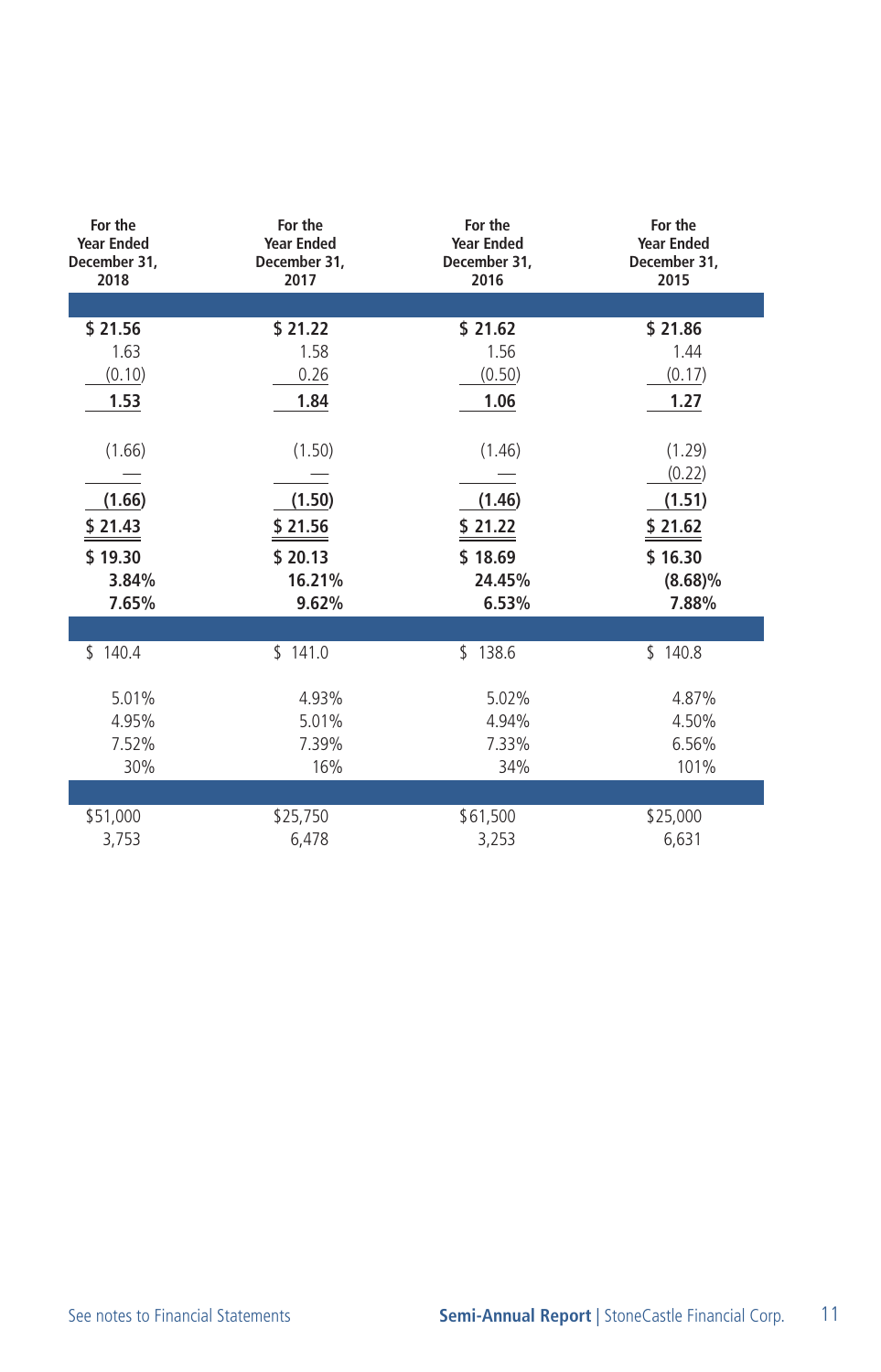### Notes to Consolidated Financial Statements

#### **Note 1 — Organization**

StoneCastle Financial Corp.("SCFC" or the "Company") is a Delaware corporation registered as a non-diversified, closed-end management investment company under the Investment Company Act of 1940, as amended, (the "Investment Company Act") which commenced investment operations on November 13, 2013. In addition, SCFC has elected to be treated for tax purposes as a regulated investment company ("RIC'') under Subchapter M of the Internal Revenue Code of 1986, as amended (the "Code''). As an investment company, the Company follows the accounting and reporting guidance of the Financial Accounting Standards Board and the Accounting Standards Codification Topic 946 "Financial Services — Investment Companies."

SCFC's primary investment objective is to provide stockholders with current income, and to a lesser extent capital appreciation. We attempt to achieve our investment objectives through investments in preferred equity, subordinated debt, convertible securities and, to a lesser extent, common equity primarily in the U.S. community bank sector. We may also invest in similar securities of larger U.S. domiciled banks and companies that provide goods and/or services to banking companies. Together with banks, we refer to these types of companies as banking-related and intend, under normal circumstances, to invest at least 80% of the value of our net assets plus the amount of any borrowings for investment purposes in such businesses. There is no guarantee that we will achieve our investment objective.

*Consolidation of Subsidiary* — The Company makes investments in securities through Marshall Holdings II, Limited, a wholly-owned and controlled subsidiary of the Company organized under the laws of the Cayman Islands (the "Subsidiary"). The consolidated financial statements of the Company include all assets and liabilities of the Subsidiary. All inter-company accounts and transactions have been eliminated. As of June 30, 2020, the net assets of the Subsidiary were \$25,932,348, which represented 19.49% of the Fund's net assets.

#### **Note 2 — Significant accounting policies**

The following is a summary of significant accounting policies consistently followed by SCFC in the preparation of its financial statements. The preparation of the financial statements is in conformity with U.S. generally accepted accounting principles ("U.S.GAAP") and requires the Board of Directors, inclusive of the sub-committees, and the Advisor to make estimates and assumptions that affect the reported amounts of assets and liabilities in the financial statements and the reported amounts of increases and decreases in net assets from operations during the reporting period. Actual results could differ from those estimates.

*Cash and Cash Equivalents* — SCFC considers all highly liquid debt instruments with a maturity of three months or less at the time of purchase to be cash equivalents.

*Investment Valuation* — The most significant estimates made in the preparation of the Company's financial statements are the valuation of equity and debt investments and the effective yield calculation with respect to certain debt securities, as well as the related amounts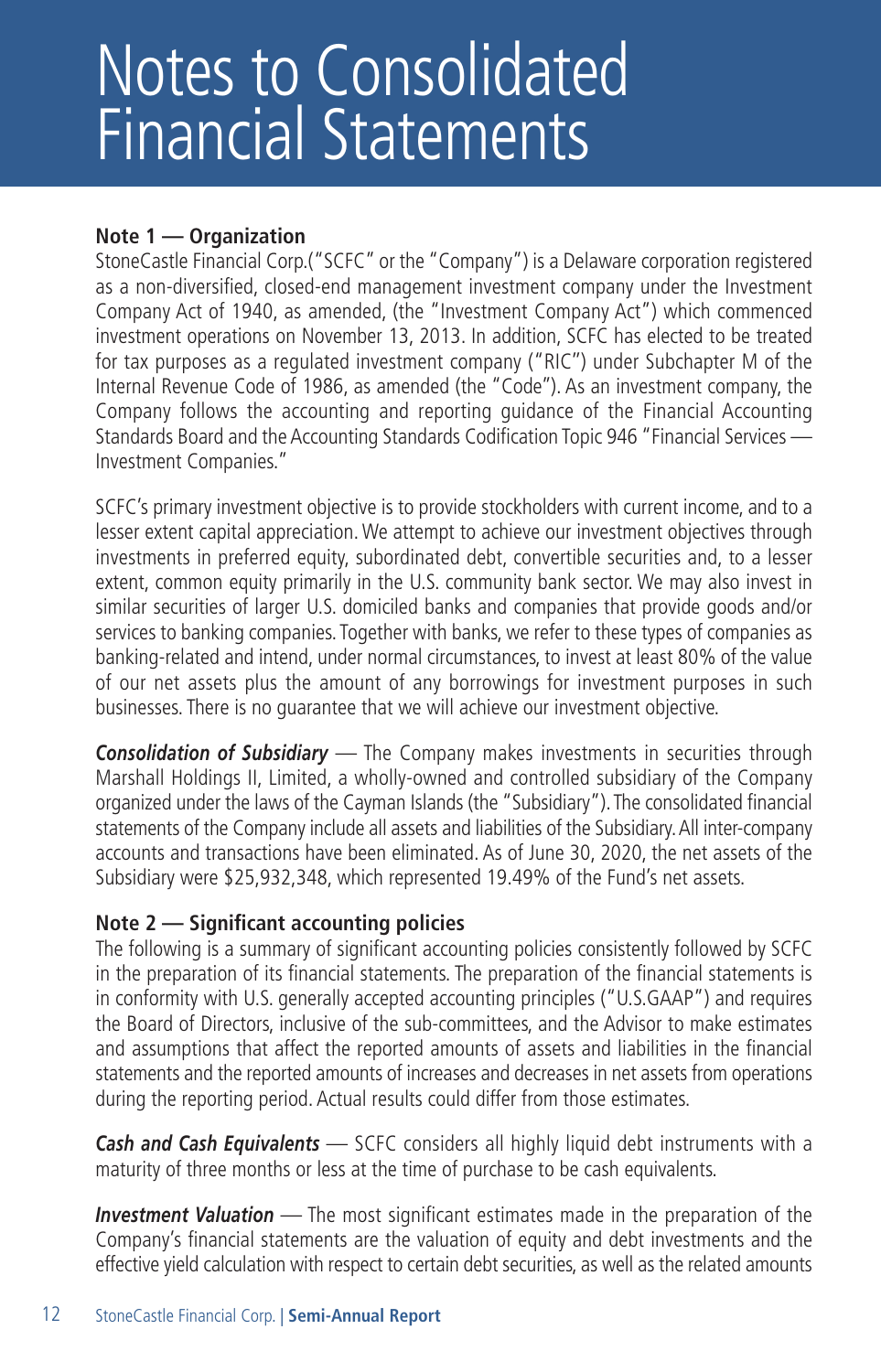of unrealized appreciation and depreciation of investments recorded. The Company believes that there is no single definitive method for determining fair value in good faith. As a result, determining fair value requires that judgment be applied to the specific facts and circumstances of each portfolio investment while employing a consistently applied valuation process for the types of investments that SCFC makes. The Company is required to specifically fair value each individual investment on a quarterly basis.

The Company complies with ASC 820-10, Fair Value Measurements and Disclosure, which establishes a three-level valuation hierarchy for disclosure of fair value measurements. ASC 820-10 clarified the definition of fair value and requires companies to expand their disclosure about the use of fair value to measure assets and liabilities in interim and annual periods subsequent to initial recognition. ASC 820-10 defines fair value as the price that would be received to sell an asset or paid to transfer a liability (i.e. the "exit price") in an orderly transaction between market participants at the measurement date. ASC 820-10 also establishes the following three-tier fair value hierarchy:

- Level 1 Unadjusted quoted prices in active markets for identical assets or liabilities that the Company has the ability to access;
- Level 2 Observable inputs other than quoted prices included in level 1 that are observable for the asset or liability either directly or indirectly. These inputs may include quoted prices for the identical instrument on an active market, prices for similar instruments, interest rates, prepayment speeds, credit risk, yield curves, default rates, and similar data; and
- Level 3 Unobservable inputs for the asset or liability to the extent that relevant observable inputs are not available, representing the Company's own assumptions about the assumptions that a market participant would use in valuing the asset or liability, and that would be based on the best information available.

To the extent securities owned by the Company are actively traded and valuation adjustments are not applied, they are categorized in Level 1 of the fair value hierarchy. Securities traded on inactive markets or valued by reference to similar instruments are generally categorized in Level 2 of the fair value hierarchy.

The availability of valuation techniques and observable inputs can vary from security to security and is affected by a wide variety of factors including the type of security, whether the security is new and not yet established in the marketplace, and other characteristics particular to the transaction. To the extent that valuation is based on models or inputs that are less observable or unobservable in the market, the determination of fair value requires more judgment. Those estimated values do not necessarily represent the amounts that may be ultimately realized due to the occurrence of future circumstances that cannot be reasonably determined. Because of the inherent uncertainty of valuation, those estimated values may be materially higher or lower than the values that would have been used had a ready market for the securities existed. Accordingly, the degree of judgment exercised by SCFC in determining fair value is greatest for securities categorized in Level 3. In certain cases, the inputs used to measure fair value may fall into different levels of the fair value hierarchy. In such cases, for disclosure purposes, the level in the fair value hierarchy within which the fair value measurement in its entirety falls is determined based on the lowest level input that is significant to the fair value measurement. The valuation levels are not necessarily an indication of the risk associated with investing in those securities.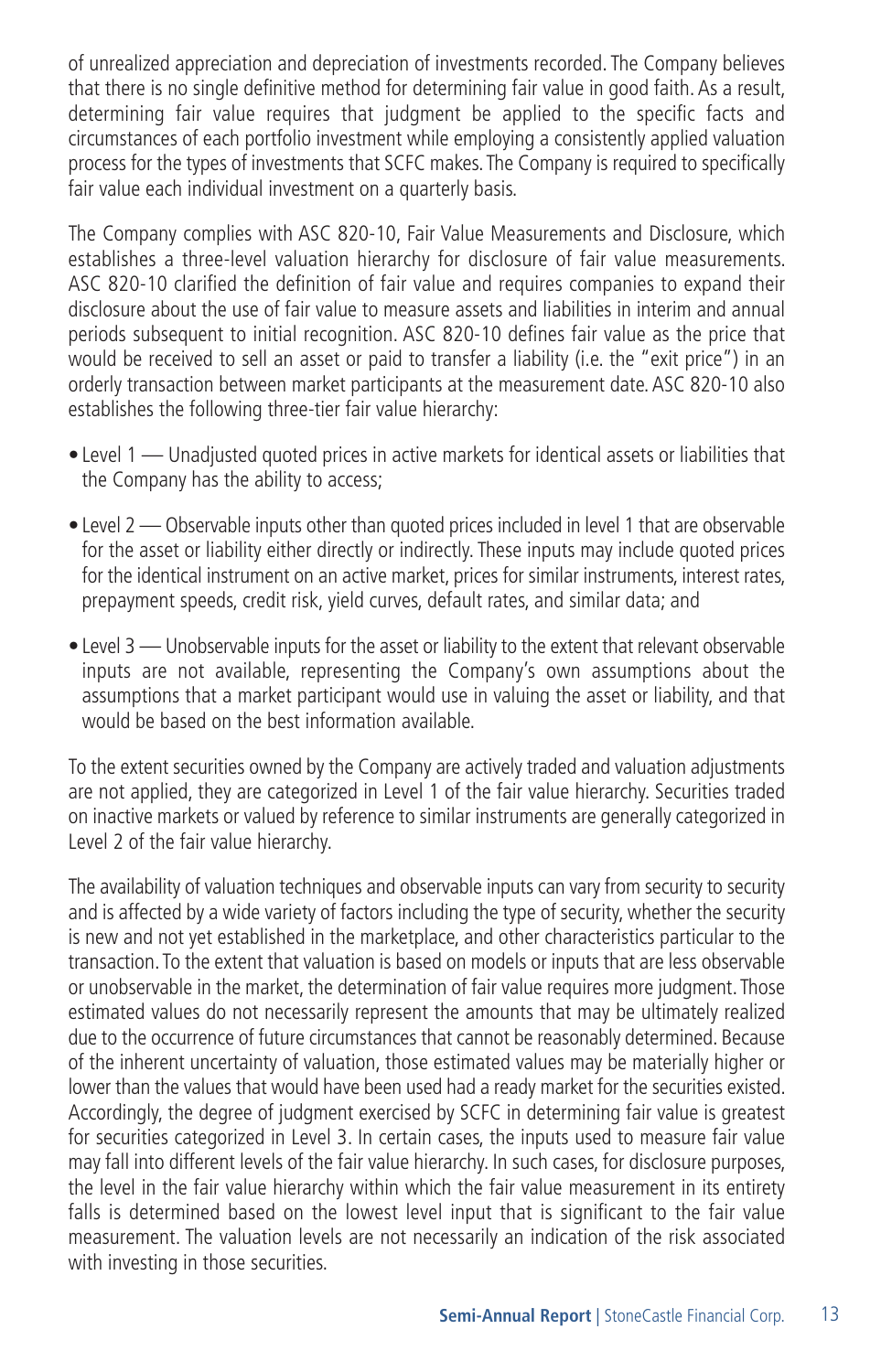Fair value is a market-based measure considered from the perspective of a market participant rather than an entity-specific measure. Therefore, even when market assumptions are not readily available, SCFC's own assumptions are set to reflect those that market participants would use in pricing the asset or liability at the measurement date. SCFC uses prices and inputs that are current as of the measurement date, including periods of market dislocation. In periods of market dislocation, the observability of prices and inputs may be reduced for many securities. This condition could cause a security to be reclassified to a lower level within the fair value hierarchy.

SCFC will determine fair value of its assets and liabilities in accordance with valuation procedures adopted by its Board of Directors. The Company may utilize the services of one or more regionally or nationally recognized independent valuation firms to help it determine the value of each investment for which a market price is not available. SCFC's Board will also review valuations of such investments provided by the Advisor. Securities for which market quotations are readily available shall be valued at "market value." If a market value cannot be obtained or if SCFC's Advisor determines that the value of a security as so obtained does not represent a fair value as of the measurement date (due to a significant development subsequent to the time its price is determined or otherwise), fair value shall be determined pursuant to the methodologies established by our Board of Directors. In making these determinations, the Company may engage an independent valuation firm from time to time to assist in determining the fair value of our investments. The methods for valuing these investments may include fundamental analysis, discounts from market prices of similar securities, purchase price of securities, subsequent private transactions in the security or related securities, or discounts applied to the nature and duration of restrictions on the disposition of the securities, as well as a combination of these and other factors.

*Credit Securitization and Pooled Equity Interests* — SCFC may acquire equity or preferred equity in credit securitizations or other structured financings. In valuing such investments, SCFC attempts to obtain a minimum of two marks provided by recognized industry brokers as a primary source, supplemented by actual trades executed in the market at or around period-end, as well as the marks provided by the broker who arranges transactions in such investment vehicles. Any event adversely affecting the value of such credit securitizations and other structured financings, including events that impact the value of the underlying collateral held by such vehicles, would be magnified to the extent leverage is utilized. SCFC's investment in credit securitization and other structured financings that utilize leverage may make it more likely that substantial changes in the Company's net asset value ("NAV") will occur.

The fair value of the credit securitization and pooled equity interests is determined using market price quotations (where observable) and other observable market inputs. When using market price quotations from brokers, fair value is calculated using the average of two or more indicative broker quotes obtained as of the valuation date. When quotations are unobservable, internal valuation models (typically including discounted cash flow analysis and comparable analysis) are employed. Credit securitizations and pooled equity interests are generally categorized as Level 2 or 3 in the fair value hierarchy, depending on the availability of broker quotes and observable inputs. At June 30, 2020, SCFC's investment in Community Funding CLO, Ltd. was valued on the basis of the average of two broker quotes.

Service fees are paid to StoneCastle Investment Management, LLC, an affiliate of StoneCastle Asset Management, StoneCastle Financial Corp.'s advisor. StoneCastle Asset Management,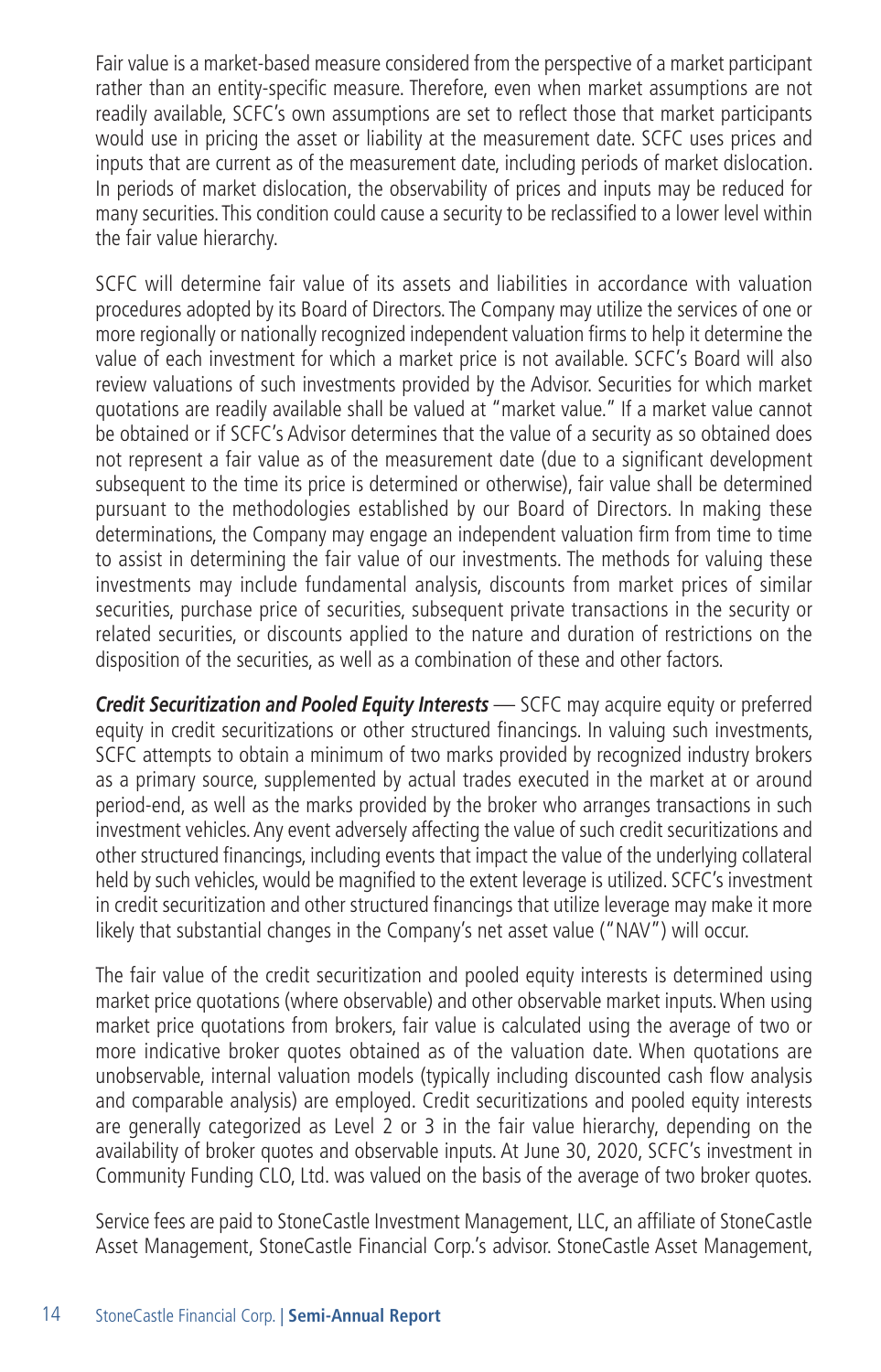LLC ("The Servicer") rebates the entire service fee to SCFC quarterly. For the six months ended June 30, 2020 this amounted to \$124,797 relating to Community Funding CLO, Ltd and \$85,960 relating to Community Funding 2019, LLC.

**Preferred and Trust Preferred Securities**. The fair value of preferred securities and trust preferred securities is generally determined using market price quotations (where observable) and other observable market inputs (including recently executed transactions).When using market price quotations from brokers, fair value is calculated using the average of two or more indicative broker quotes obtained as of the valuation date. When quotations are unobservable, internal valuation models (typically including discounted cash flow analysis and comparable analysis) are employed. Perpetual preferred and trust preferred securities are generally categorized as Level 2 or 3 in the fair value hierarchy, depending on the availability of observable inputs.

**Debt Securities**. Under procedures established by our Board of Directors, we value secured debt, unsecured debt, senior term loans, subordinated term loans and other debt securities, for which market quotations are readily available, at such market quotations (unless they are deemed not to represent fair value). We attempt to obtain market quotations from at least two brokers if available. If not available or when market quotations are deemed not to represent fair value, we typically utilize independent third party valuation firms to assist us in determining fair value. Our independent valuation firms consider observable market inputs together with significant unobservable inputs in arriving at their valuation recommendations for such Level 2 and Level 3 categorized assets. Investments that are not publicly traded or whose market quotations are not readily available are valued at fair value as determined in good faith by or under the direction of our Board of Directors. Such determination of fair values may involve subjective judgments and estimates.

**Equity Securities**. SCFC may invest in equity securities (including exchange traded funds) for which bid and ask prices can be observed in the marketplace. Bid prices reflect the highest price that the marketplace participants are willing to pay for an asset. Ask prices represent the lowest price that the marketplace participants are willing to accept for an asset. The Company's policy for listed securities for which no sale was reported on that date is generally to value the security using the last reported "bid" price if held long, and last reported "ask" price if sold short. Equity securities are generally categorized as Level 1 or 2 in the fair value hierarchy, depending on trading volume levels.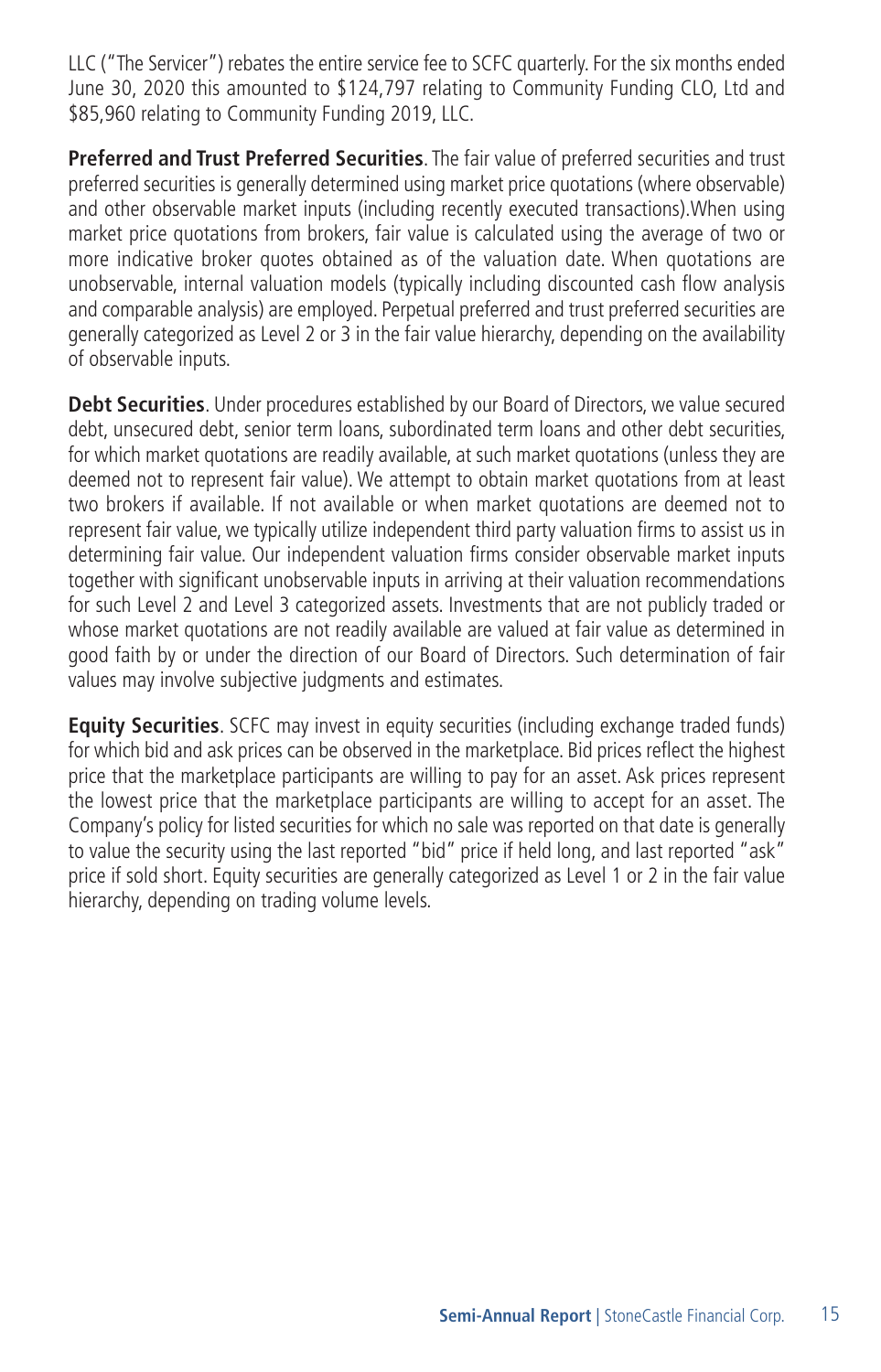|                                                     | <b>TOTAL FAIR</b><br>VALUE AT 6-30-20 | LEVEL 1<br>SIGNIFICANT<br>QUOTED PRICE<br>OBSERVABLE INPUTS |                                                       | LEVEL 3<br>SIGNIFICANT<br>UNOBSERVABLE<br><b>INPUTS</b> |
|-----------------------------------------------------|---------------------------------------|-------------------------------------------------------------|-------------------------------------------------------|---------------------------------------------------------|
| Assets                                              |                                       |                                                             |                                                       |                                                         |
| <b>Term Loans</b>                                   | \$20,269,075                          |                                                             | - \$<br>20,269,075 \$                                 |                                                         |
| <b>Debt Securities</b>                              | 35,474,381                            |                                                             | 21,008,527                                            | 14,465,854                                              |
| <b>Trust Preferred Securities</b>                   | 2,962,340                             |                                                             | 2,962,340                                             |                                                         |
| <b>Credit Securitizations</b>                       | 43,258,675                            |                                                             | 43,258,675                                            |                                                         |
| <b>Pooled Equity Interest</b>                       | 19,488,150                            |                                                             | 19,488,150                                            |                                                         |
| <b>Preferred Stocks</b>                             | 24,323,605                            |                                                             | 12,841,680                                            | 11,481,925                                              |
| <b>Common Stocks</b>                                | 6,443,500                             | 6,443,500                                                   |                                                       |                                                         |
| <b>Exchange Traded Fund</b>                         | 13,535,545                            | 13,535,545                                                  |                                                       |                                                         |
| <b>Derivatives:</b>                                 |                                       |                                                             |                                                       |                                                         |
| <b>Foreign Currency Contracts</b>                   |                                       |                                                             |                                                       |                                                         |
| <b>Forward Foreign Currency</b><br><b>Contracts</b> | 347                                   |                                                             | 347                                                   |                                                         |
| <b>Total Assets</b>                                 |                                       |                                                             | \$165,755,618 \$19,979,045 \$119,828,794 \$25,947,779 |                                                         |
| <b>Liabilities</b>                                  |                                       |                                                             |                                                       |                                                         |
| <b>Derivatives:</b>                                 |                                       |                                                             |                                                       |                                                         |
| <b>Equity Risk Contracts</b>                        |                                       |                                                             |                                                       |                                                         |
| <b>Written Options</b>                              |                                       | $(1,513,750)$ $(1,513,750)$                                 |                                                       |                                                         |
| <b>Total Liabilities</b>                            | \$                                    | $(1,513,750)$ \$ $(1,513,750)$ \$                           |                                                       | $\mathsf{\$}$                                           |

The Company's assets measured at fair value subject to the disclosure requirements of ASC 820-10-35 at June 30, 2020, were as follows:

The Level 3 categorized assets listed above have been valued via the use of a) independent third party valuation firms, or, b) fair valued as determined in good faith by the Board of Directors, in accordance with procedures established by the Board of Directors.

For fair valuations using significant unobservable inputs, U.S. GAAP requires SCFC to present reconciliation of the beginning to ending balances for reported market values that presents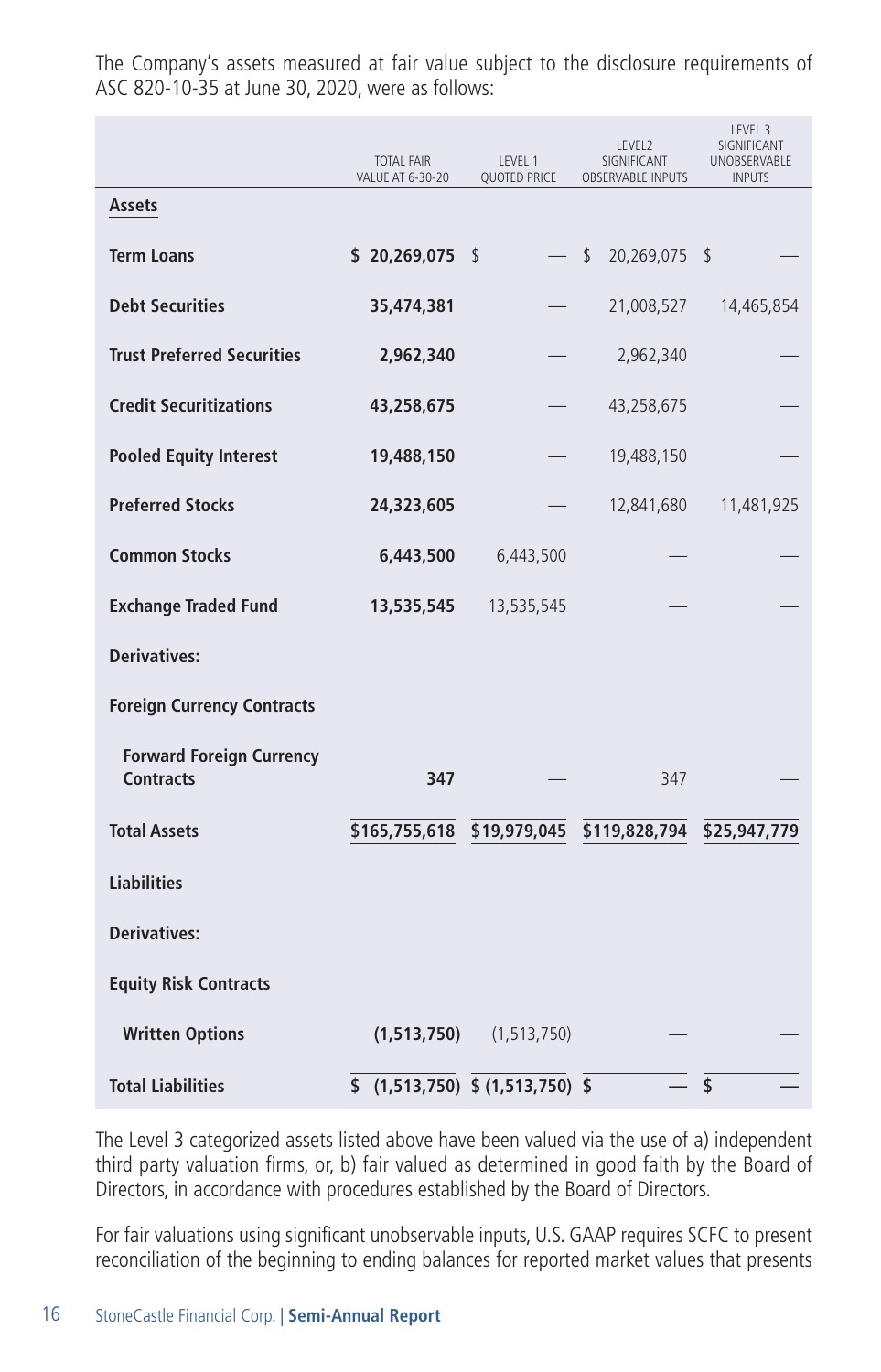changes attributable to total realized and unrealized gains or losses, purchase and sales, and transfers in and out of Level 3 during the period. Transfer in and out between levels are based on values at the end of the period. A reconciliation of Level 3 investments is presented below:

|                                                           | DFBT<br><b>SECURITIES</b> | PRFFFRRFD<br><b>STOCK</b> | <b>TOTAL</b> |  |
|-----------------------------------------------------------|---------------------------|---------------------------|--------------|--|
| <b>Balance at</b><br>December 31, 2019                    | \$                        | \$12,632,975              | \$12,632,975 |  |
| Realized gains including earnings                         |                           |                           |              |  |
| Unrealized appreciation/<br>(depreciation) on investments | 570,114                   | (1, 151, 050)             | (580.936)    |  |
| Purchases                                                 | 13,895,740                |                           | 13,895,740   |  |
| Sales                                                     |                           |                           |              |  |
| Transfers in                                              |                           |                           |              |  |
| Transfers out                                             |                           |                           |              |  |
| Balance at June 30, 2020                                  | \$14,465,854              | \$11,481,925(1)           | \$25,947,779 |  |

(1) Value based on discount for transaction costs.

The change in unrealized appreciation on Level 3 securities still held as of June 30, 2020 was \$(580,936).

|                 | FAIR VAI UF AT<br>$6 - 30 - 20$ | <b>VAI UATION</b><br><b>TECHNIOUES</b>                  | <b>UNOBSERVABLE</b><br><b>INPUTS</b> | <b>ASSUMPTIONS</b> | <b>IMPACT TO</b><br>VALUATION FROM AN<br><b>INCREASE TO INPUT</b> |
|-----------------|---------------------------------|---------------------------------------------------------|--------------------------------------|--------------------|-------------------------------------------------------------------|
| Preferred Stock |                                 | \$11,481,925 Prior Transaction Discount for<br>Analysis | transaction costs                    | 3.00%              | Increase in<br>unobservable<br>input will Decrease<br>the value.  |
| Debt Securities | \$25,947,779                    | \$14,465,854 Broker Quotes                              |                                      |                    |                                                                   |

*Securities Transactions, Investment Income and Expenses* — Securities transactions are recorded on trade date for accounting and financial statement preparation purposes. Realized gains and losses on investments sold are recorded on the identified cost basis. Interest income is recorded on the accrual basis. Accretion of discounts and amortization of premiums are recorded on a daily basis using the effective yield method except for short term securities, which records discounts and premiums on a straight-line basis. Dividends are recorded on the ex-dividend date.

*Dividends and Distributions to Shareholders* — Dividends from net investment income, if any, are declared and paid quarterly. Distributions, if any, of net short-term capital gain and net capital gain (the excess of net long-term capital gain over the short-term capital loss) realized by SCFC, after deducting any available capital loss carryovers are declared and paid to shareholders at least annually. Income dividends and capital gain distributions are determined in accordance with U.S. federal income tax regulations, which may differ from U.S. GAAP. These differences include the treatment of non-taxable dividends, losses deferred due to wash sales and excise tax regulations. Permanent book and tax basis differences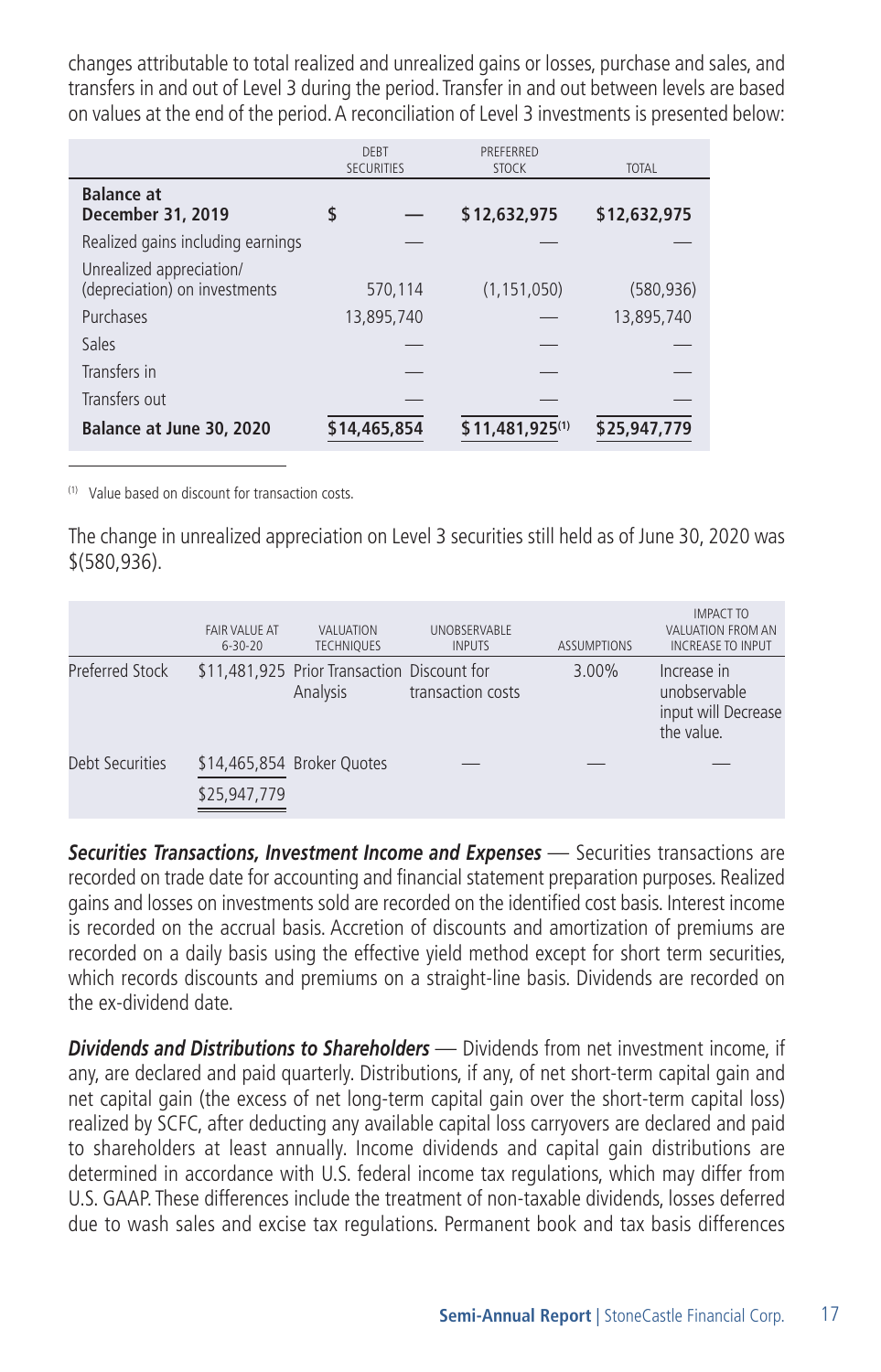relating to shareholder distributions will result in reclassifications within the components of net assets.

*Written Options* — The Fund is subject to equity and other risk exposure in the normal course of pursuing its investment objectives and may enter into options written to hedge against changes in interest rates, foreign exchange rates and values of equities. Such options may relate to particular securities or domestic stock indices, and may or may not be listed on a domestic securities exchange or issued by the Options Clearing Corporation. An option contract is a commitment that gives the purchaser of the contract the right, but not the obligation, to buy or sell an underlying asset at a specific price on or before a specified future date. On the other hand, the writer of an option contract is obligated, upon the exercise of the option, to buy or sell an underlying asset at a specific price on or before a specified future date. The maximum risk of loss associated with writing put options is limited to the exercised fair value of the option contract. The maximum risk of loss associated with writing call options is potentially unlimited. The Fund also has the additional risk of being unable to enter into a closing transaction at an acceptable price if a liquid secondary market does not exist. The Fund also may write over-the-counter options where completing the obligation depends upon the credit standing of the other party. Option contracts also involve the risk that they may result in loss due to unanticipated developments in market conditions or other causes. Written options are initially recorded as liabilities to the extent of premiums received and subsequently marked to market to reflect the current value of the option written. Gains or losses are realized when the option transaction expires or closes. When an option is exercised, the proceeds on sales for a written call option or the purchase cost for a written put option is adjusted by the amount of the premium received. Listed option contracts present minimal counterparty credit risk since they are exchange traded and the exchange's clearinghouse, as counterparty to all exchange-traded options, guarantees the options against default. The Fund's maximum risk of loss from counterparty credit risk related to OTC option contracts is limited to the premium paid.

For the period ended June 30, 2020, the Fund's quarterly average volume of derivatives is as follows:

| Written        |  |
|----------------|--|
| <b>Options</b> |  |
| (Proceeds)     |  |
| \$600,360      |  |

*Forward Foreign Currency Contracts* — The Fund may enter into forward foreign currency contracts to hedge against foreign currency exchange rate risk on their non-U.S. dollar denominated securities or to facilitate settlement of foreign currency denominated portfolio transactions. A forward foreign currency contract is an agreement between two parties to buy and sell a currency at a set price on a future date. The contract is marked-to-market daily and the change in value is recorded by the Fund as an unrealized gain or loss. When a forward foreign currency contract is extinguished. through either delivery or offset by entering into another forward foreign currency contract, the Fund records a realized gain or loss equal to the difference between the value of the contract at the time it was opened and the value of the contract at the time it was extinguished.

Forward foreign currency contracts involve elements of market risk in excess of the amounts reflected in the Statements of Assets and Liabilities. The Fund bears the risk of an unfavorable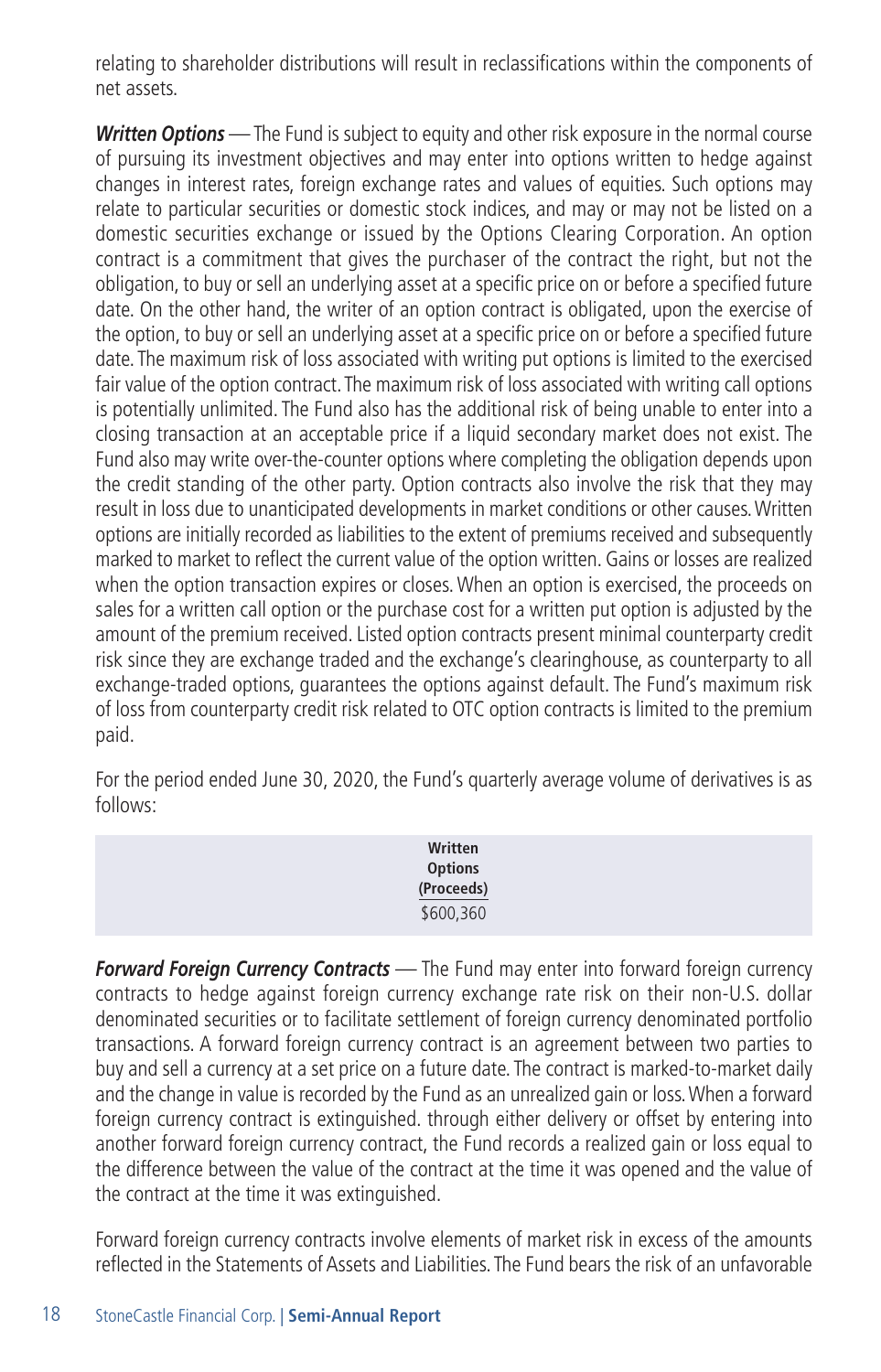change in the foreign exchange rate underlying the forward foreign currency contract. Risks may also arise upon entering into these contracts from the potential inability of the counter parties to meet the terms of their contracts. For the six months ended June 30, 2020, the Fund's average monthly volume of forward foreign currency contracts was as follows:

> **Forward Foreign Currency Contracts — Sold** \$4,191,097

*Currency Risk* — The Fund invests in securities of foreign issuers, including American Depositary Receipts. These markets are subject to special risks associated with foreign investments not typically associated with investing in U.S. markets. Because the foreign securities in which the Fund may invest generally trade in currencies other than the U.S. dollar, changes in currency exchange rates will affect the Fund's NAV, the value of dividends and interest earned and gains and losses realized on the sale of securities. Because the NAV for the Fund is determined on the basis of U.S. dollars, the Fund may lose money by investing in a foreign security if the local currency of a foreign market depreciates against the U.S. dollar, even if the local currency value of the Fund's holdings goes up. Generally, a strong U.S. dollar relative to these other currencies will adversely affect the value of the Fund's holdings in foreign securities.

*Foreign Securities Market Risk* — Securities of many non-U.S. companies may be less liquid and their prices more volatile than securities of comparable U.S. companies. Securities of companies traded in many countries outside the U.S., particularly emerging markets countries, may be subject to further risks due to the inexperience of local investment professionals and financial institutions, the possibility of permanent or temporary termination of trading and greater spreads between bid and asked prices of securities. In addition, non-U.S. stock exchanges and investment professionals are subject to less governmental regulation, and commissions may be higher than in the United States. Also, there may be delays in the settlement of non-U.S. stock exchange transactions.

*Disclosure About Derivative Instruments and Hedging Activities* — The following tables provide quantitative disclosures about fair value amounts of, gains and losses on, the Fund's derivative instruments as of June 30, 2020.

| The following table lists the fair values of the Fund's derivative holdings as of June 30, 2020 |  |
|-------------------------------------------------------------------------------------------------|--|
| grouped by contract type and risk exposure category.                                            |  |

|                                  | <b>Balance Sheet</b>           |   | Equity        | Foreign Currency |    |               |
|----------------------------------|--------------------------------|---|---------------|------------------|----|---------------|
| Derivative Type                  | Location                       |   | Contracts     | Contracts        |    | Total         |
|                                  | <b>Asset Derivatives</b>       |   |               |                  |    |               |
| Forward Foreign Currency         | Unrealized appreciation on     |   |               |                  |    |               |
| Contracts                        | forward foreign currency       |   |               |                  |    |               |
|                                  | contracts                      |   |               | \$347            |    | 347           |
| <b>Total Value - Assets</b>      |                                | S |               | \$347            | \$ | 347           |
|                                  | <b>Liabilities Derivatives</b> |   |               |                  |    |               |
| <b>Written Options</b>           | Option written,                |   |               |                  |    |               |
|                                  | at value                       |   | \$(1,513,750) | $s =$            |    | \$(1,513,750) |
| <b>Total Value - Liabilities</b> |                                |   | \$(1,513,750) |                  |    | \$(1,513,750) |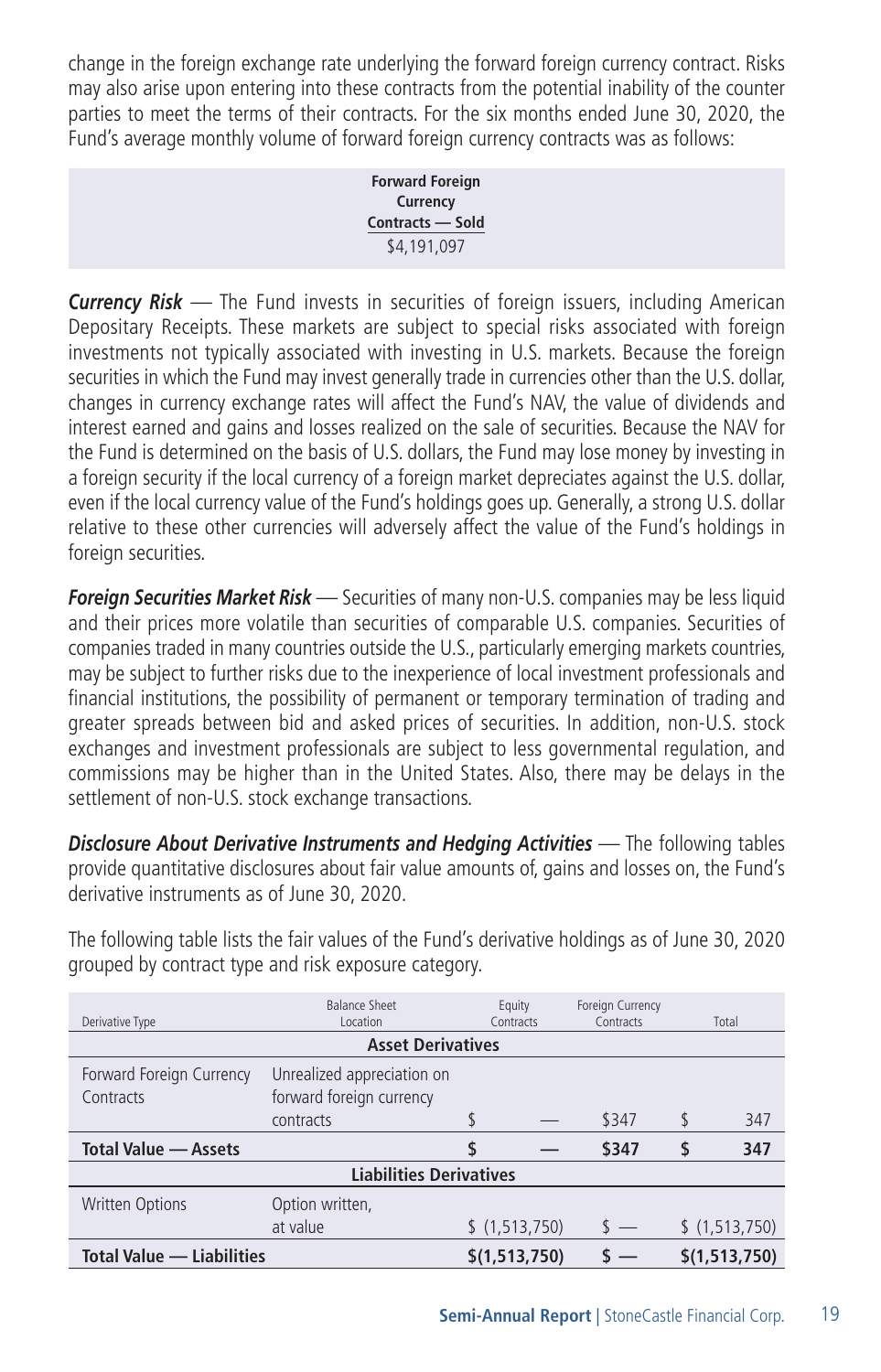The following table lists the amounts of realized gains or losses included in net increase in net assets resulting from operations for the six months ended June 30, 2020, grouped by contract type and risk exposure.

| Derivative Type                   | Income Statement<br>Location   | Equity<br>Contracts | Foreign Currency<br>Contracts | Total       |
|-----------------------------------|--------------------------------|---------------------|-------------------------------|-------------|
|                                   | <b>Realized Gain (Loss)</b>    |                     |                               |             |
| Forward Foreign Currency          | Net realized loss from forward |                     |                               |             |
| Contracts                         | foreign currency contracts     | $\mathcal{S}-$      | $$$ (208.064)                 | \$(208,064) |
| <b>Total Realized Gain (Loss)</b> |                                |                     | \$(208,064)                   | \$(208,064) |

The following table lists the amounts of change in unrealized appreciation (depreciation) included in net increase in net assets resulting from operations for the six months ended June 30, 2020, grouped by contract type and risk exposure.

| Derivative Type                                                                          | Income Statement<br>Location                                                      | Equity<br>Contracts | Foreign Currency<br>Contracts | Total   |
|------------------------------------------------------------------------------------------|-----------------------------------------------------------------------------------|---------------------|-------------------------------|---------|
|                                                                                          | Change in appreciation (depreciation)                                             |                     |                               |         |
| Forward Foreign Currency<br>Contracts                                                    | Net change in unrealized<br>appreciation on forward<br>foreign currency contracts | \$                  | \$347                         | 347     |
| Net change in unrealized<br><b>Written Options</b><br>appreciation on written<br>options |                                                                                   | 287,330             |                               | 287,330 |
| <b>Total change in appreciation</b>                                                      | \$287,330                                                                         | \$347               | \$287,677                     |         |

#### **Note 3 — Investment Advisory Fee and Other Fee Arrangements**

StoneCastle-ArrowMark Asset Management, LLC ("Advisor") serves as investment advisor to SCFC pursuant to a management agreement with SCFC (the "Management Agreement"). For its services as the investment advisor, SCFC pays the Advisor a fee at the annual rate of 1.75% of total assets. SCFC will pay the management fee quarterly in arrears, and it will be equal to 0.4375% (1.75% annualized) of our assets at the end of such quarter, including cash and cash equivalents and assets purchased with borrowings.

SCFC currently pays each Director who is not an officer or employee of the Advisor a fee of \$55,000 per annum, plus \$1,500 for each in-person meeting of the Board of Directors or committee meeting. The chairman of SCFC's audit committee, nominating committee and the Lead Independent Director are each paid an additional \$10,000 per year. Directors do not receive any pension or retirement plan benefits and are not part of any profit sharing plan. Interested Directors do not receive any compensation from SCFC. SCFC has incurred \$178,555 of Directors fees for the six months ended June 30, 2020.

#### **Note 4 — Purchases and Sales and Redemptions of Securities**

For the six months ended June 30, 2020, (i) the cost of purchases was \$35,125,164 (ii) the sales and redemptions of securities was \$18,673,559.

#### **Note 5 — Federal Tax Information**

The Company intends to operate so as to qualify to be taxed as a RIC under Subchapter M of the Internal Revenue Code and, as such, to not be subject to federal income tax on the portion of its taxable income and gains distributed to stockholders. To qualify for RIC tax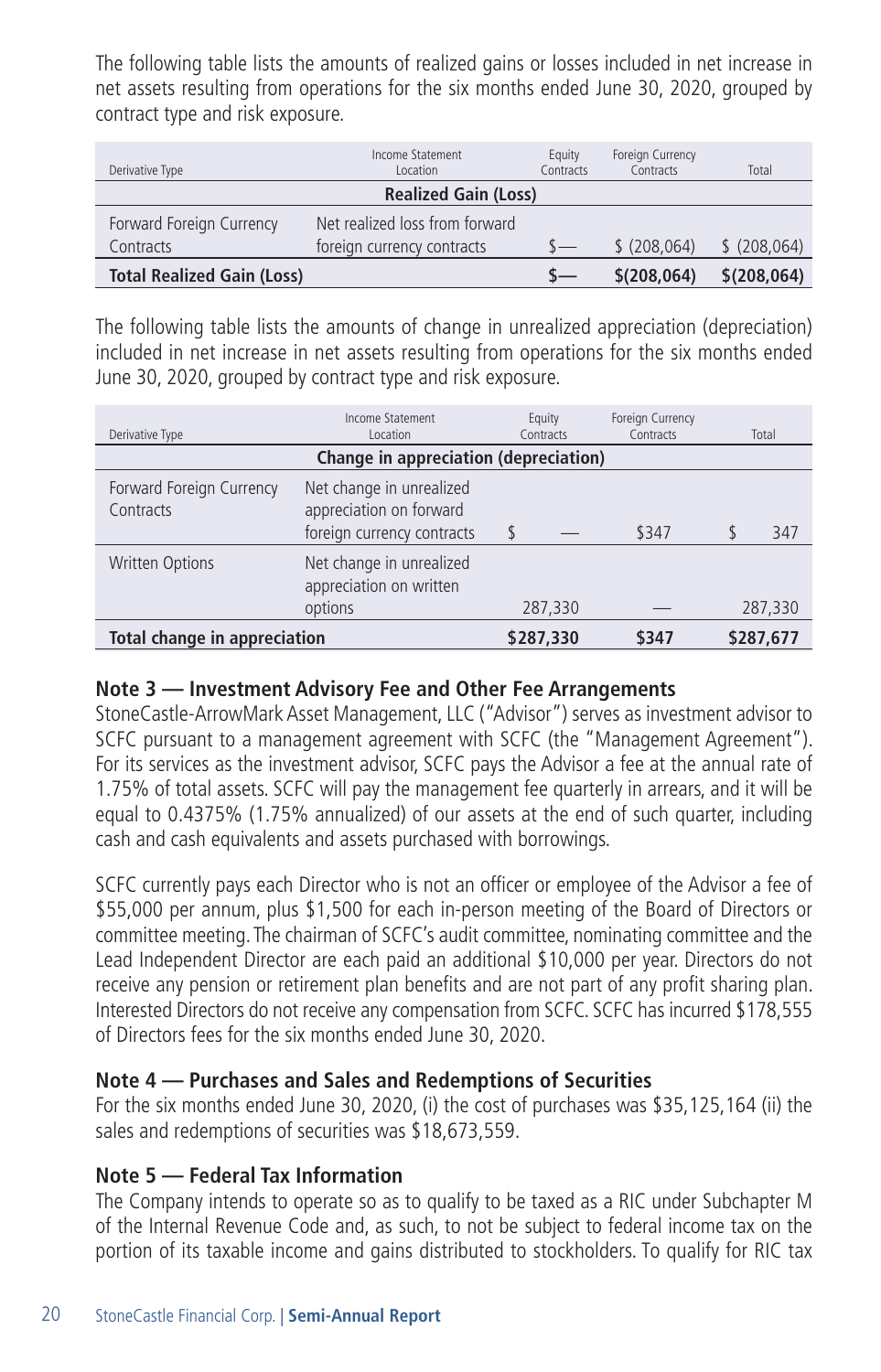treatment, SCFC is required to distribute at least 90% of its investment company taxable income, as defined by the Code.

Because federal income tax regulations differ from accounting principles generally accepted in the United States, distributions in accordance with tax regulations may differ from net investment income and realized gains recognized for financial reporting purposes. Differences may be permanent or temporary. Permanent differences are reclassified among capital accounts in the financial statement to reflect their tax character. Temporary differences arise when certain items of income, expense, gain or loss are recognized at some time in the future. Differences in classification may also result from the treatment of short-term gains as ordinary income for tax purposes.

SCFC has followed the authoritative guidance on accounting for and disclosure of uncertainty in tax positions, which requires SCFC to determine whether a tax position is more likely than not to be sustained upon examination, including resolution of any related appeals or litigation processes, based on the technical merits of the position. SCFC has determined that there was no effect on the financial statements from following this authoritative guidance. In the normal course of business, SCFC is subject to examination by federal, state and local jurisdictions, where applicable, for tax years for which applicable statutes of limitations have not expired.

As of December 31, 2019, the components of distributable earnings on a tax basis were as follows:

| <b>Unrealized Depreciation</b> | (\$1,447,474) |
|--------------------------------|---------------|
| <b>Other</b>                   | (235, 674)    |
| Total                          | (\$1,683,148) |

For the year ended December 31, 2019,the tax character of distributions paid by the Company was\$10,864,845 of ordinary income dividends and \$13,878 of long-term capital gains. For the year ended December 31, 2018,the tax character of distributions paid by the Company was \$9,949,214 of ordinary income dividends. Distributions from net investment income and short-term capital gains are treated as ordinary income for federal tax purposes.

The Company declared a \$0.38 per share dividend on December 23, 2019, March 18, 2020 and June 19, 2020 which was paid on January 3, 2020, March 25, 2020 and June 26, 2020, respectively.

At June 30, 2020, the federal tax cost, aggregate gross unrealized appreciation and depreciation of securities held by SCFC were as follows:

| <b>Federal tax cost</b>              | \$176,329,751  |
|--------------------------------------|----------------|
| <b>Gross unrealized appreciation</b> | 1,625,263      |
| <b>Gross unrealized depreciation</b> | (12, 199, 743) |
| Net unrealized depreciation          | 10,574,480)    |

Pursuant to federal income tax rules applicable to regulated investment companies, SCFC may elect to treat certain capital losses up to and including December 31 as occurring on the first day of the following tax year. For the period after October 31, 2019 and ending December 31, 2019, any amount of losses elected within the tax year will not be recognized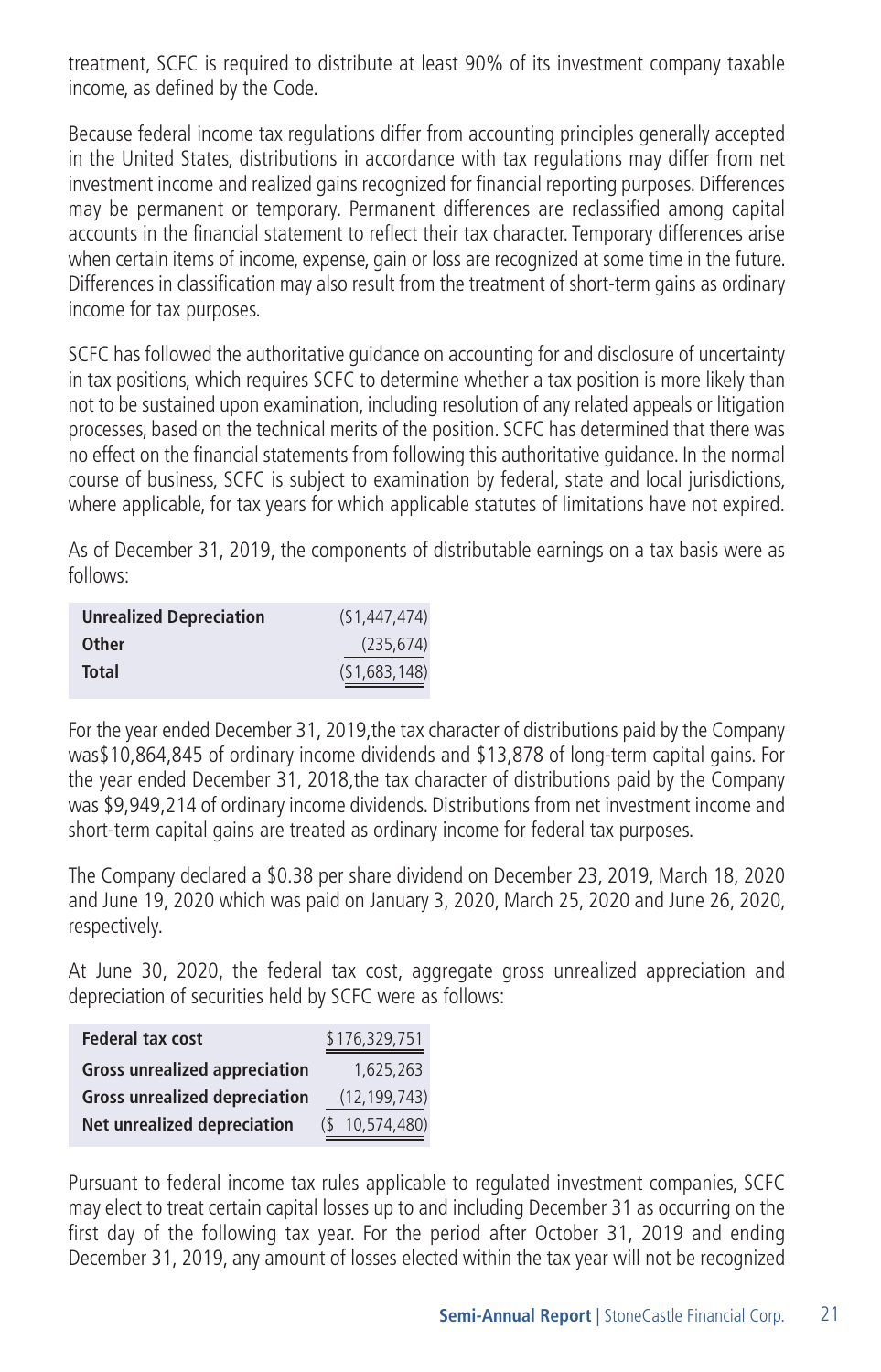for federal income tax purposes until 2020. For the year ended December 31, 2019, SCFC had no ordinary income or long-term capital loss deferrals.

Accumulated capital losses represent net capital loss carry forwards as of December 31, 2019 that may be available to offset future realized capital gains and thereby reduce future capital gains distributions. SCFC is permitted to carry forward capital losses incurred for an unlimited period. Additionally, capital losses that are carried forward will retain their character as either short-term or long-term capital losses. For the year ended December 31, 2019, SCFC had no capital loss carryforwards. The Company utilized \$1,498,417 of capital loss carry forwards as of December 31, 2019.

#### **Note 6 — Risk Considerations**

Risks are inherent in all investing. The following summarizes some, but not all, of the risks that should be considered for the Company. For additional information about the risks associated with investing in the Company, please see the Company's prospectus as well as other Company regulatory filings.

*Investment and Market Risk* — An investment in the Company's common shares ("Common Shares") is subject to investment risk, including the possible loss of the entire principal invested. Common Shares at any point in time may be worth less than the original investment, even after taking into account the reinvestment of Company dividends and distributions. The Company expects to utilize leverage, which will magnify investment risk.

*Preferred and Debt Securities Risk* — Preferred and debt securities in which the Company invests are subject to various risks, including credit risk, interest rate risk, call/prepayment risk and reinvestment risk. In addition, preferred securities are subject to certain other risks, including deferral and omission risk, subordination risk, limited voting rights risk and special redemption rights risk.

*Credit Risk* — The Company is subject to credit risk, which is the risk that an issuer of a security may be unable or unwilling to make dividend, interest and principal payments when due and the related risk that the value of a security may decline because of concerns about the issuer's ability or willingness to make such payments.

*Leverage Risk* — The use of leverage by the Company can magnify the effect of any losses. If the income and gains from the securities and investments purchased with leverage proceeds do not cover the cost of leverage, the return on the Common Shares will be less than if leverage had not been used. Moreover, leverage involves risks and special considerations for holders of Common Shares including the likelihood of greater volatility of net asset value and market price of the Common Shares than a comparable portfolio without leverage, and the risk that fluctuations in interest rates on reverse repurchase agreements, borrowings and short-term debt or in the dividend rates on any preferred shares issued by the Company will reduce the return to the holders of Common Shares or will result in fluctuations in the dividends paid on the Common Shares. There is no assurance that a leveraging strategy will be successful. See Note 7 for additional information on leverage.

*Call/Prepayment and Reinvestment Risk* — If an issuer of a security exercises an option to redeem its issue at par or prepay principal earlier than scheduled, the Company may be forced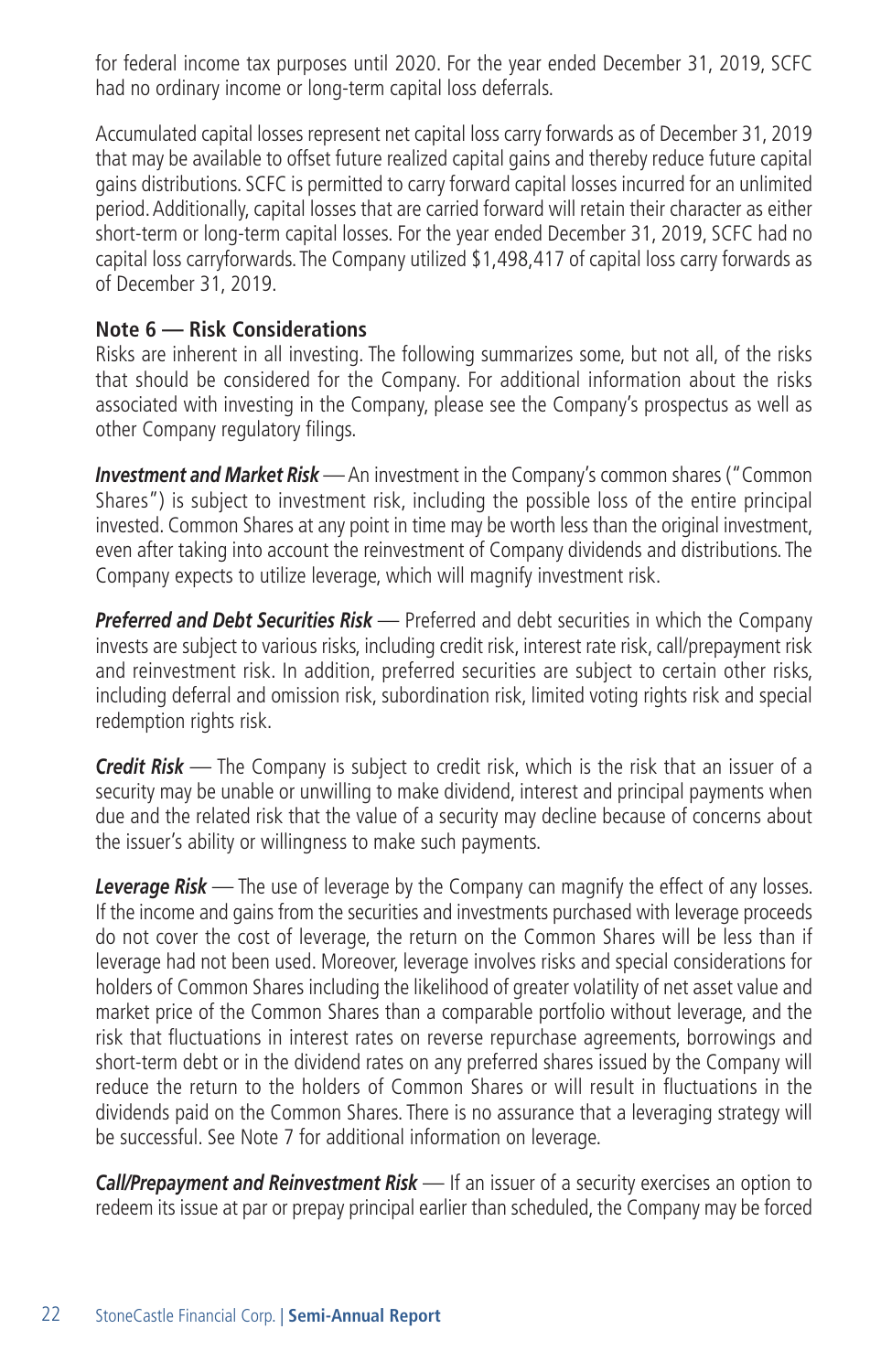to reinvest in lower yielding securities. A decline in income could affect the Common Shares' market price or the overall return of the Company.

*Risks of Concentration in the Banking industry/Financial Sector* — Because the Company concentrates in the banking industry and may invest up to 100% of its managed assets in the banking industry and financials sector, it will be more susceptible to adverse economic or regulatory occurrences affecting the banking industry and financials sector, such as changes in interest rates, loan concentration and competition.

*Regulatory Risk* — Financial institutions, including community banks, are subject to various state and federal banking regulations that impact how they conduct business, including but not limited to how they obtain funding. Changes to these regulations could have an adverse effect on their operations and operating results and our investments. We expect to make longterm investments in financial institutions that are subject to various state and federal regulations and oversight. Congress, state legislatures and the various bank regulatory agencies frequently introduce proposals to change the laws and regulations governing the banking industry in response to the Dodd-Frank Act, Consumer Financial Protection Bureau (the "CFPB") rulemaking or otherwise. The likelihood and timing of any proposals or legislation and the impact they might have on our investments in financial institutions affected by such changes cannot be determined and any such changes may be adverse to our investments. Federal banking regulators recently proposed amended regulatory capital regulations in response to The Dodd-Frank Wall Street Reform and Consumer Protection Act (the "Dodd-Frank Act") and Basel Ill protocols which would impose even more stringent capital requirements. In the event that a regulated bank falls below certain capital adequacy standards, it may become subject to regulatory intervention including, but not limited to, being placed into a FDIC-administered receivership or conservatorship. The effect of inadequate capital can have a potentially adverse consequence on the institution's financial condition, its ability to operate as a going concern and its ability to operate as a regulated financial institution and may have a material adverse impact on our investments.

*Interest Rate Risk* — The Company is subject to interest rate risk, which is the risk that the preferred and debt securities in which the Company invests will decline in value because of rising market interest rates.

*Convertible Securities/Contingent Convertible Securities Risk* — The market value of convertible securities tends to decline as interest rates increase and, conversely, tends to increase as interest rates decline. In addition, because of the conversion feature, the market value of convertible securities tends to vary with fluctuations in the market value of the underlying common stock. Contingent convertible securities provide for mandatory conversion into common stock of the issuer under certain circumstances. Since the common stock of the issuer may not pay a dividend, investors in these instruments could experience a reduced income rate, potentially to zero; and conversion would deepen the subordination of the investor, hence worsening standing in a bankruptcy. In addition, some such instruments have a set stock conversion rate that would cause a reduction in value of the security if the price of the stock is below the conversion price on the conversion date.

*Illiquid and Restricted Securities Risk* — Investment of the Company's assets in illiquid and restricted securities may restrict the Company's ability to take advantage of market opportunities. Illiquid and restricted securities may be difficult to dispose of at a fair price at the times when the Company believes it is desirable to do so. The market price of illiquid and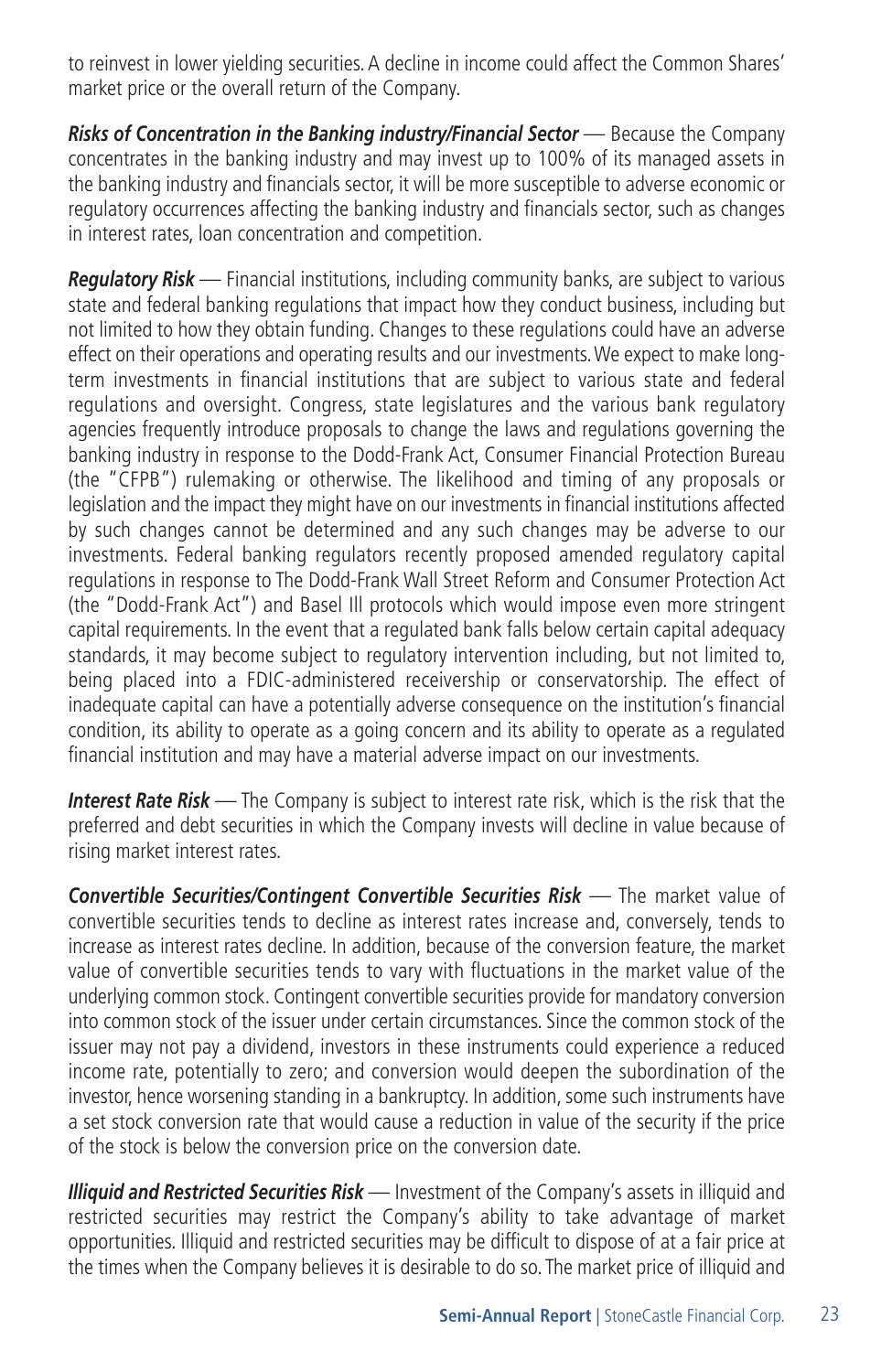restricted securities generally is more volatile than that of more liquid securities, which may adversely affect the price that the Company pays for or recovers upon the sale of such securities. Illiquid and restricted securities are also more difficult to value, especially in challenging markets. The risks associated with illiquid and restricted securities may be particularly acute in situations in which the Company's operations require cash and could result in the Company borrowing to meet its short-term needs or incurring losses on the sale of illiquid or restricted securities.

*Alternative Capital Securities Risk* — Alternative capital securities are subject to several risks. In particular, to all capital securities, banking regulators could change or amend existing banking regulations which could affect the regulatory treatment of alternative capital securities, where stricter regulation could make alternative capital securities less desirable, or undesirable, for banks to issue, reducing the supply of new investments. Should an adverse regulatory development occur in the future, it would likely result in the bank issuer of such securities being able to redeem an investment early, which subjects the Company to reinvestment risk. Alternative capital securities remain subject to the same sector specific and other risks as any banking-related investment that the Company may acquire, including, but not limited to, credit risk, interest rate risk, prepayments, adverse changes in market value or liquidity and the quality of the loans extended by each bank to its clients.

#### **Note 7 — Revolving Credit Agreement**

On June 9, 2014, the Company entered into a revolving credit agreement (the "Credit Agreement") with a syndicate of financial institutions led by Texas Capital Bank, N.A. (collectively, the "Syndicates") to borrow up to \$45,000,000. On January 16th, 2015 the Company closed an additional \$25 million on the Credit Agreement, which increased the maximum borrowing amount to \$70 million.

On May 25, 2017, the Company amended its Credit Agreement to the following terms:

- The Facility is now solely funded by Texas Capital Bank, located in Dallas, Texas.
- The cost of the Facility has decreased to a significantly lower credit spread of LIBOR +2.35%, down from LIBOR  $+2.85\%$ .
- The maturity date of the facility has been extended for five years to May 16, 2022.
- The size of the Facility has been adjusted from \$70 million to \$62 million, reflecting the maximum amount the Company can borrow based on current assets and internal guidelines.
- In the prior facility, the Company was required to maintain a deposit account of \$3.5 million of cash with the lead lender. The \$3.5 million account is no longer required.

The Facility is rated "A3" by Moody's Investor Services. The Facility remains secured by substantially all of the assets of the Company.

As of June 30, 2020, \$33,000,000 has been committed and drawn and is at fair value. Such borrowings constitute financial leverage. The Agreement has a five year term and a stated maturity of May 2022 and was priced at LIBOR +2.35%. The Company is charged a fee of 0.50% on any undrawn commitment balance. The Credit Agreement contains customary covenants, negative covenants and default provisions, including covenants that limit the Company's ability to incur additional debt or consolidate or merge into or with any person,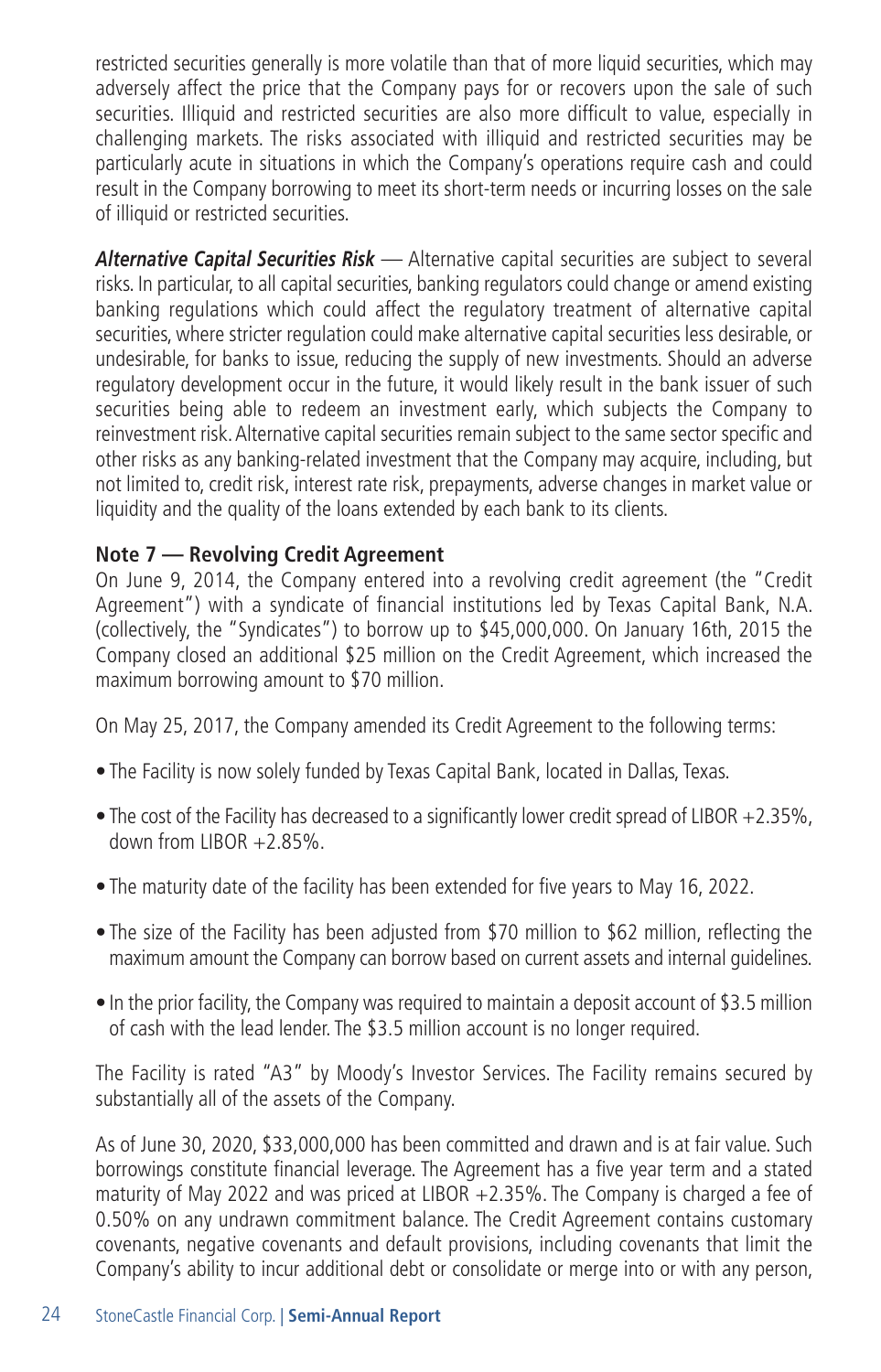other than as permitted, or sell, lease or otherwise transfer, directly or indirectly, all or substantially all of its assets. The covenants also impose on the Company asset coverage requirements, which are more stringent than those imposed on the Company by the Investment Company Act, as well as the Company's policies. For the six months ended June 30, 2020, the average daily loan balance was \$15,454,396 at a weighted average interest rate of 3.32%. With respect to these borrowings, interest of \$350,636 is included in the Statement of Operations.

#### **Note 8 — Indemnification**

In the normal course of business, SCFC may enter into contracts that provide general indemnifications. SCFC's maximum exposure under these arrangements is dependent on claims that may be made against SCFC in the future, and therefore, cannot be estimated; however, based on experience, the risk of material loss from such claims is considered remote.

Under the SCFC's organizational documents, its officers and directors are indemnified against certain liabilities arising out of the performance of their duties to SCFC.

#### **Note 9 — Origination Fees and Other Income**

Includes closing fees (or origination fees or structuring fees) associated with investments in portfolio companies. Such fees are normally paid at closing of the Company's investments, are fully earned and non-refundable, and are generally non-recurring. Other Income includes service fees earned from the Community Funding CLO, Ltd. credit securitization and due diligence fees. SCFC had closing fee income of \$64,255 and other income of \$210,605 for the six months ended June 30, 2020.

#### **Note 10 — Capital Share Transactions**

As of June 30, 2020, 50,000,000 shares of \$0.001 par value capital stock were authorized. Of the authorized shares, SCFC is authorized to issue 40,000,000 shares of common stock and 10,000,000 shares of preferred stock. Prior to commencement of operations on November 13, 2013, SCFC issued 4,001 shares of common stock. On November 13, 2013, SCFC sold 4,400,000 shares of common stock via an initial public offering at a price of \$25.00 per share. On December 3, 2013 and December 11, 2013 SCFC sold an additional 125,000 shares and 167,047 shares, respectively, of common stock at a public offering price of \$25.00 per share pursuant to the underwriters' exercise of the over-allotment option. On November 7, 2014, SCFC sold an additional 1,600,000 shares of common stock via an initial public offering at a price of \$23.00 per share. On December 2, 2014, SCFC sold an additional 202,000 shares of common stock at a public offering price of \$23.00 per share pursuant to the underwriters' exercise of the over-allotment option. Total shares issued and outstanding at June 30, 2020 were 6,563,892.

#### **Note 11 — Subsequent Events**

Management has evaluated the impact of all subsequent events on the company and has determined that there were no subsequent events requiring recognition or disclosure in the financial statements.

#### **Note 12 — Contingencies**

In May 2019, StoneCastle Financial Corp., its former investment adviser, and several other entities related to its former investment adviser were named as defendants in a lawsuit filed by Island Intellectual Property in the United States District Court for the Southern District of New York (the "Federal Lawsuit"). The Federal Lawsuit alleged that the defendants committed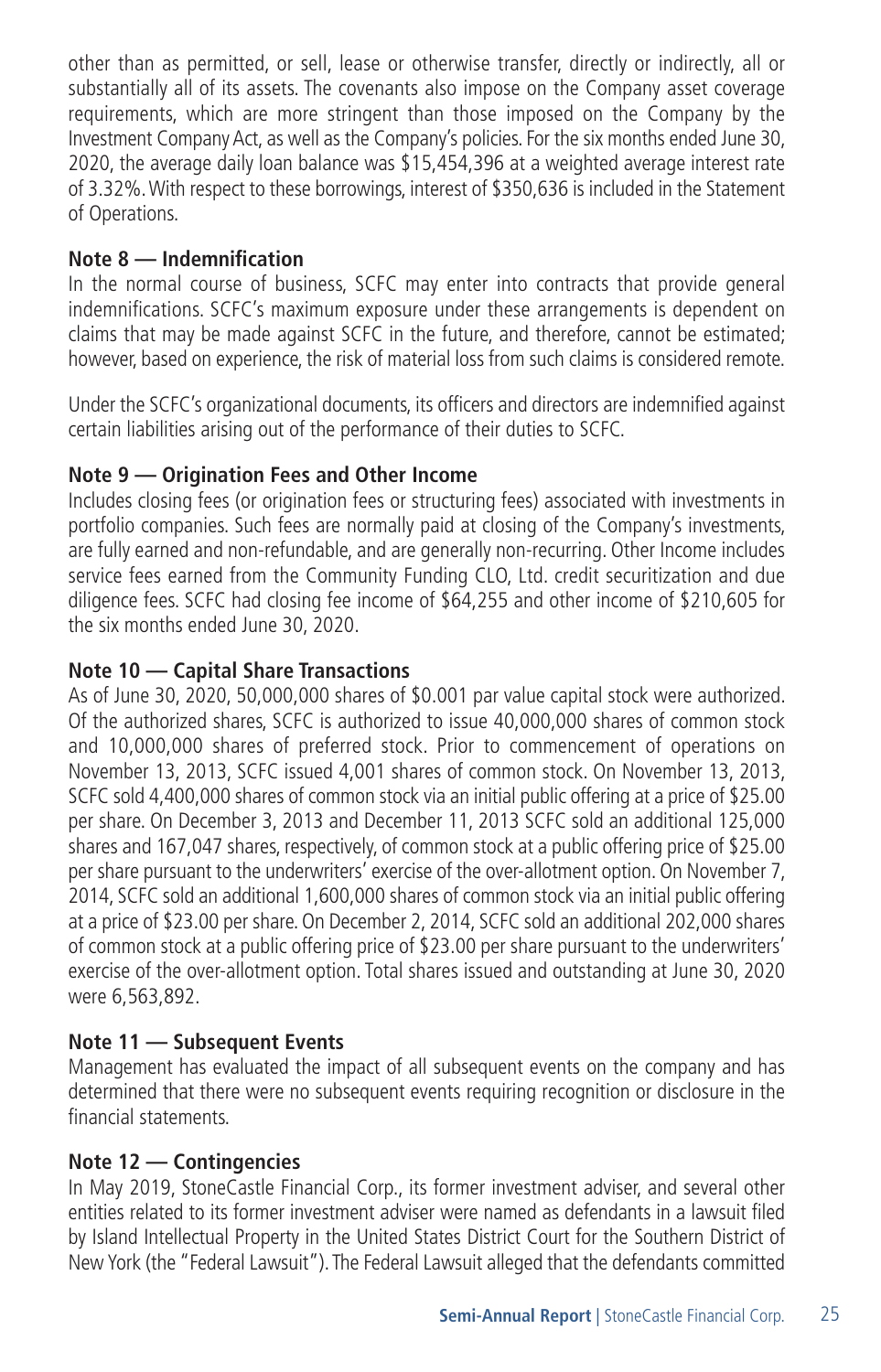patent violations and certain other claims related to intellectual property rights. Although StoneCastle Financial Corp. is named as a defendant, the complaint does not allege any specific actions undertaken by StoneCastle Financial Corp.. StoneCastle Financial Corp. with the other defendants filed a motion to dismiss the complaint, which was granted on May 25, 2020. The plaintiff stated its intention to appeal the Federal Lawsuit decision regarding the patent claims and pursue its other claims that were the subject of the Federal Lawsuit in state court.

The same plaintiff, Island Intellectual Property, along with Landing Rock Group LLC, a corporate affiliate, filed a lawsuit in New York state court against StoneCastle Financial Corp. and the other defendants (the "State Lawsuit") in June 2020. Except for the patent claims, the State Lawsuit alleges substantially the same claims as those asserted in the Federal Lawsuit. It does not allege any specific actions undertaken by StoneCastle Financial Corp. StoneCastle Financial Corp. believes the claims are untrue and intends to contest them in the state court.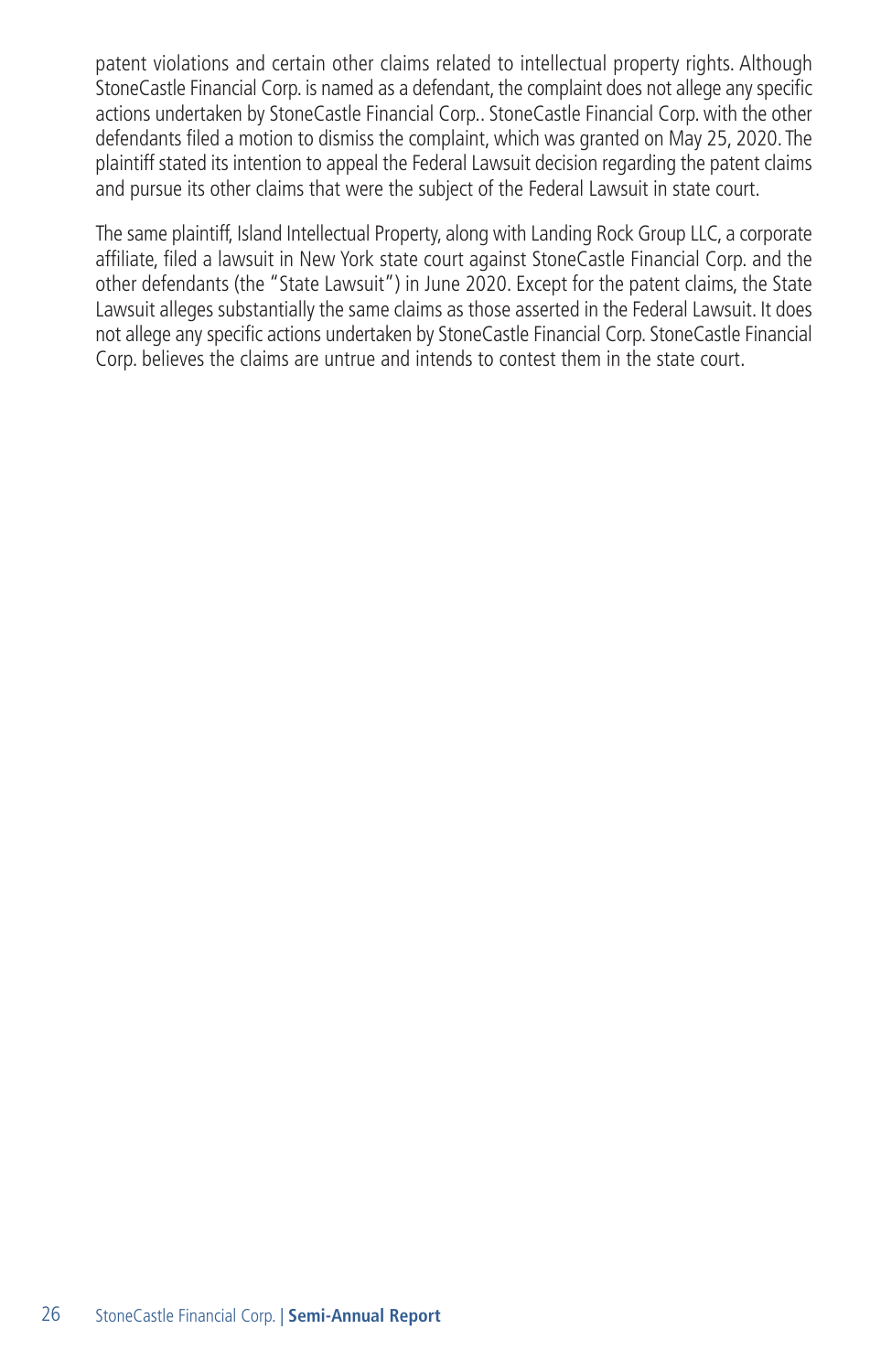# Dividends and Distributions

#### **Dividends and Distributions**

Dividends from net investment income are declared and paid on a quarterly basis. Distributions of net realized capital gains, if any, will be made at least annually. It is the Company's policy to comply with the requirements of the Internal Revenue Code of 1986, as amended, applicable to "regulated investment companies" or "RICs" and to distribute substantially all of its taxable income to its shareholders. In order to provide shareholders with a more stable level of dividend distributions, the Company may at times pay out more or less than distributable income earned in any particular quarter. The Company's current accumulated but undistributed net investment income, if any, is disclosed in the Statement of Assets and Liabilities, which comprises part of the financial information included in this report. The character and timing of dividends and distributions are determined in accordance with federal income tax regulations, which may differ from U.S. GAAP.

#### **Summary of Dividends Declared in 2020**

|                  | Amount          |  |  |
|------------------|-----------------|--|--|
| Period           | <b>Declared</b> |  |  |
| 1st Quarter 2020 | \$0.38          |  |  |
| 2nd Quarter 2020 | \$0.38          |  |  |
|                  | \$0.76          |  |  |

#### **Dividend Reinvestment Plan**

We have a common stock dividend reinvestment plan for our stockholders. Our plan is implemented as an "opt out" dividend reinvestment plan. As a result, if a stockholder participates in our Automatic Dividend Reinvestment Plan ("Plan") all distributions will automatically be reinvested in additional common stock (unless a stockholder is ineligible or elects otherwise). If a stockholder opts out of the Plan, such stockholder will receive distributions in cash. If a stockholder holds shares with a brokerage firm that does not participate in the Plan, the stockholder may not be able to participate in the Plan and any dividend reinvestment may be effected on different terms than those of the Plan.

In the case that newly issued shares of our common stock are used to implement the Plan, the number of shares of common stock to be delivered to a participating stockholder shall be determined by (i) dividing the total dollar amount of the dividends payable to such stockholder by (ii) 97% of the average market prices per share of common stock at the close of regular trading on the NASDAQ Global Select Market for the five trading days immediately prior to the valuation date to be fixed by our Board of Directors.

In the case that shares repurchased on the open market are used to implement the Plan, the number of shares of common stock to be delivered to a participating stockholder shall be determined by dividing (i) the total dollar amount of the dividends payable to such stockholder by (ii) the weighted average purchase price of such shares.

We intend to use primarily newly issued shares to implement the dividend reinvestment plan (so long as we are trading at a premium to net asset value). If our shares are trading at a significant enough discount to net asset value and we are otherwise permitted under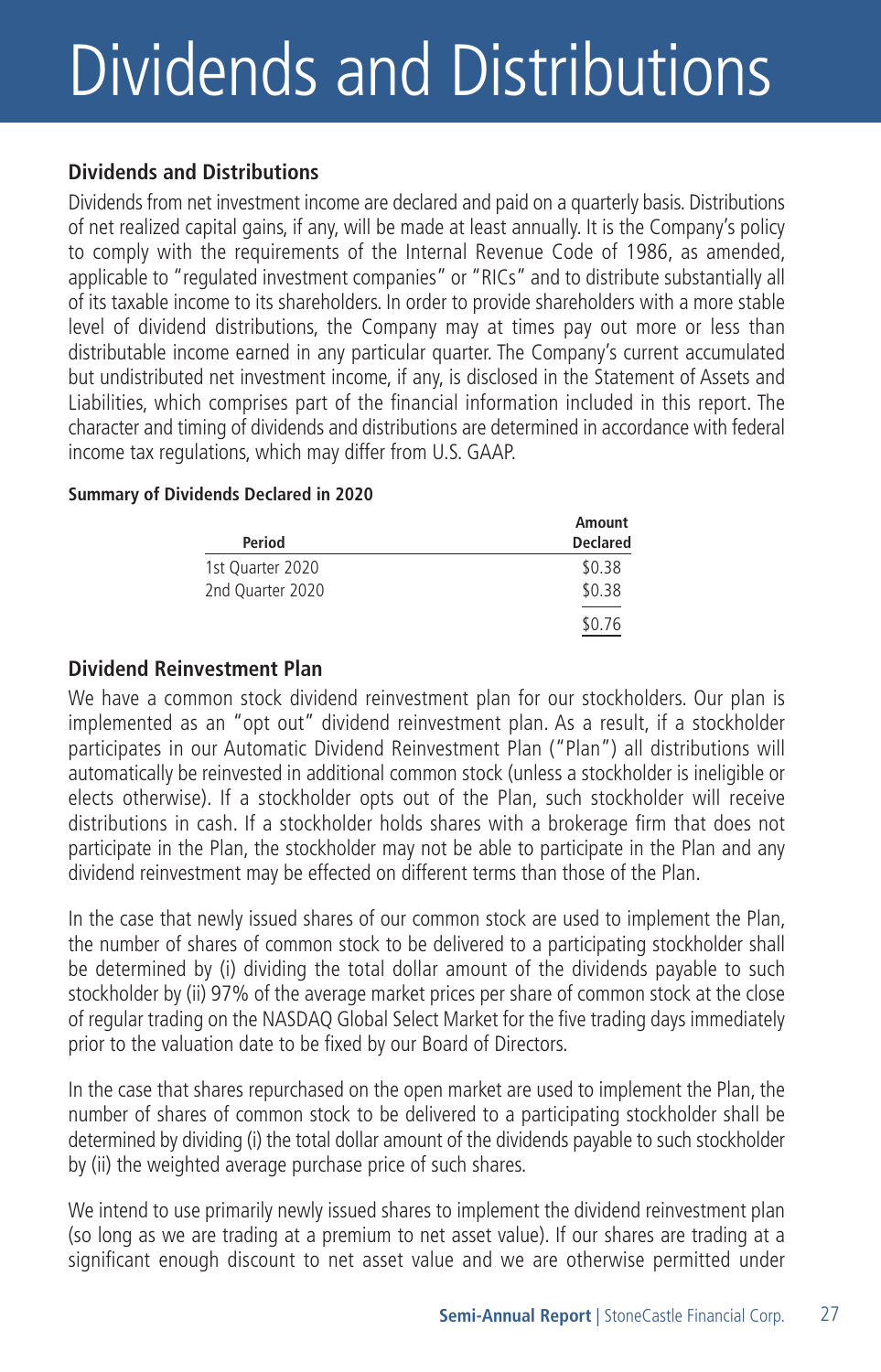applicable law to purchase such shares, we intend to purchase shares in the open market in connection with our obligations under our dividend reinvestment plan. However, we reserve the right to issue new shares of our common stock in connection with our obligations under the dividend reinvestment plan even if our shares are trading below net asset value. Automatically reinvesting dividends and distributions does not mean that a stockholder does not have to pay income taxes due upon receiving dividends and distributions. Capital gains and income are realized although cash is not received by the stockholder.

For further information or to opt-out of or withdraw from the Plan, contact the Plan Agent, Computershare Trust Company, N.A. by writing to 250 Royall Street, Canton, Massachusetts 02021.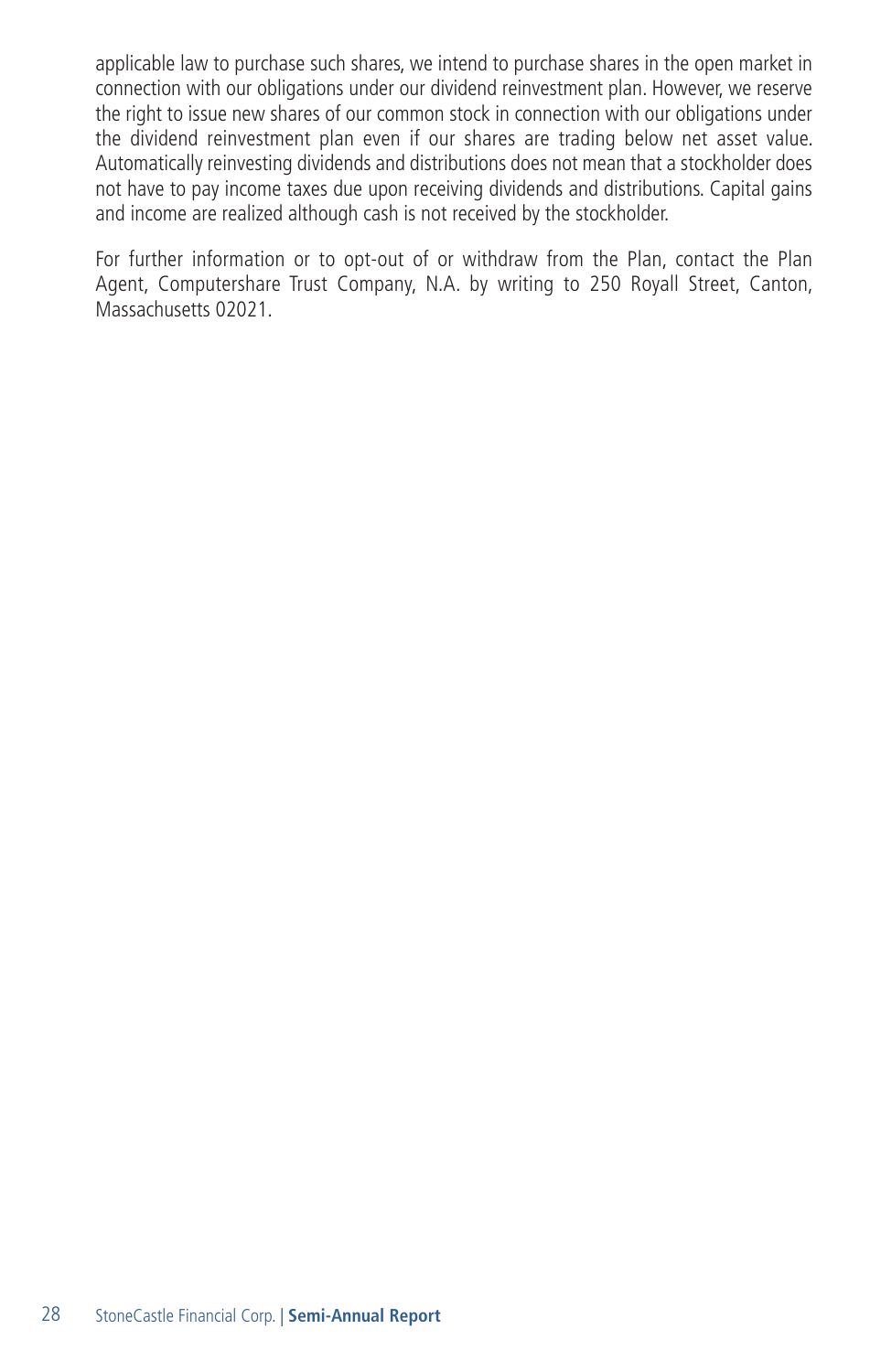## Tax Information

For federal income tax purposes, the following information is furnished with respect to the distributions of the Company, if any, paid during its taxable year ended December 31, 2019.

34.52% of ordinary income dividends paid qualify for the corporate dividends-received deduction.

Under the Jobs and Growth Tax Relief Reconciliation Act of 2003 (the "Act"), 35.36% of ordinary dividends paid during the fiscal year ended December 31, 2019 are designated as "qualified dividend income," as defined in the Act, and are subject to reduced tax rates.

Eligible shareholders were mailed a 2019 Form 1099-DIV in early 2020. This reflected the tax character of all distributions paid in calendar year 2019.

# Additional Information

#### **Availability of Quarterly Schedule of Investments**

The Company files their complete schedule of portfolio holdings with the SEC for the first and third quarters of each fiscal year on Form N-PORT. The Company's Form N-Q is available on the SEC's website at http://www.sec.gov.The Company's Form N-PORT may also be obtained upon request and without charge by calling Investor Relations (212) 354-6500 or on the Company's website at www.StoneCastle-Financial.com.

#### **Availability of Proxy Voting Policies and Procedures**

A description of the policies and procedures that the Company uses to determine how to vote proxies relating to portfolio securities is available (1) without charge, upon request, by calling Investor Relations (212) 354-6500; (2) at www.StoneCastle-Financial.com; and (3) on the SEC's website at http://www.sec.gov.

#### **Availability of Proxy Voting Record**

Information about how the Company voted proxies relating to securities held in the Company's portfolio during the Annual period ended June 30 is available upon request and without charge (1) at www.StoneCastle-Financial.com or by calling Investor Relations (212) 354-6500 and (2) on the SEC's website at http://www.sec.gov.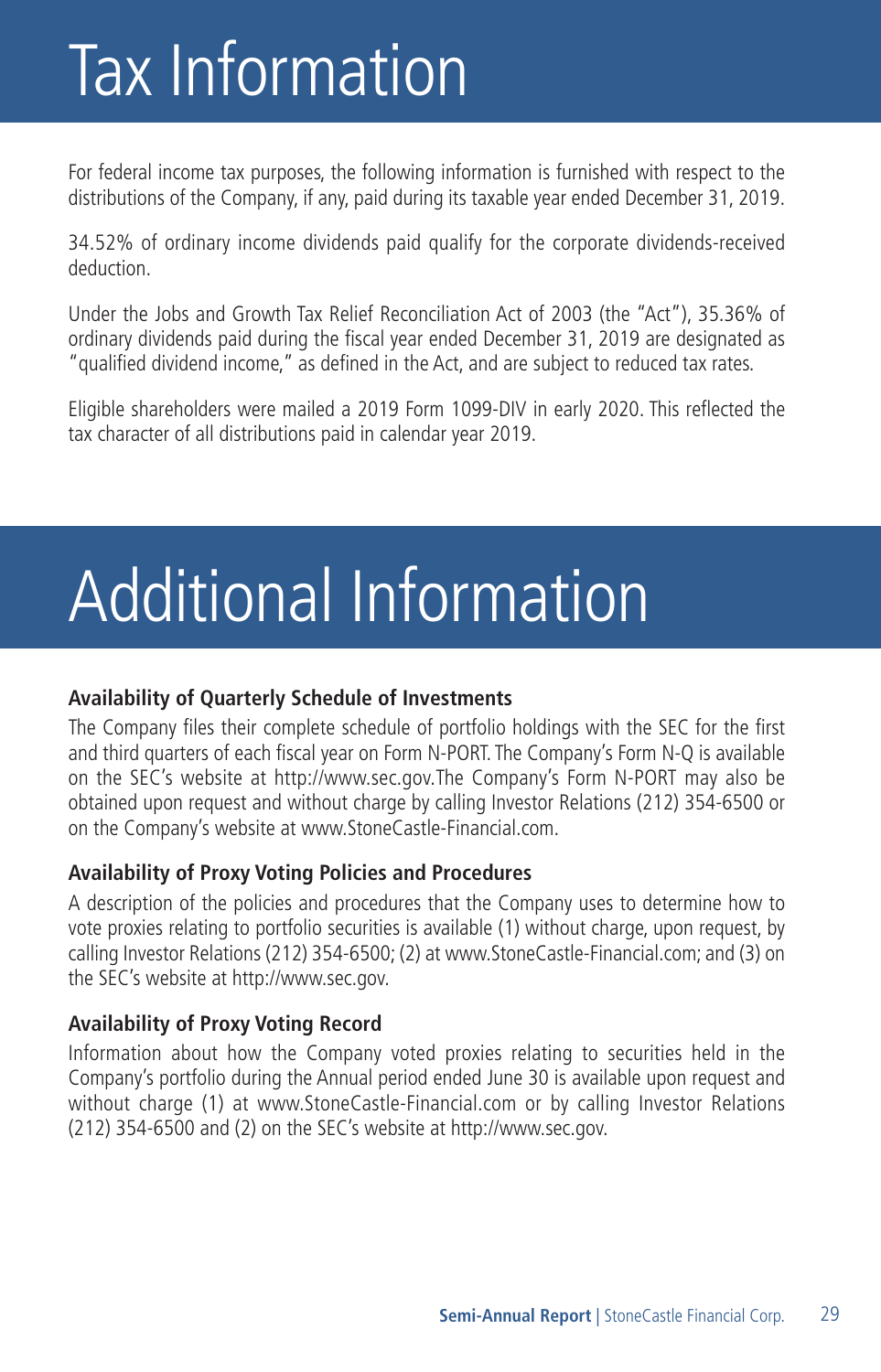### Results of February 7, 2020 Stockholders Meeting

The special meeting of the Stockholders of StoneCastle Financial Corp., the "Company") was held on February 7, 2020. A description of the proposal and number of shares voted at the meeting are as follows:

#### **Proposal 1:**

To approve a new management agreement between the Company and StoneCastle-ArrowMark Asset Management, LLC ("StoneCastle-ArrowMark"), which, upon consummation of the Transaction, will replace the Company's current investment adviser, StoneCastle Asset Management LLC (the "Current Adviser").

| Voted For | Against           | Abstain |
|-----------|-------------------|---------|
| 3,060,517 | <b>65013</b><br>◡ | 293,989 |

#### **Proposal 2:**

To elect eight director nominees to the Board of Directors of the Company (the "Board") effective and conditioned upon the closing of the sale transaction described in the proxy statement for the Special Meeting, (A) Alan Ginsberg, Emil W. Henry, Jr. and Karen Reidy to serve as Class I Directors for a term expiring at the 2020 Annual Meeting of Stockholders of the Company, (B) Michael Van Praag and Michael Stolper to serve as Class II Directors for a term expiring at the 2021 Annual Meeting of Stockholders of the Company, and (C) Guy Arnold, John Scott Emrich and Sanjai Bhonsle to serve as Class III Directors for a term expiring at the 2022 Annual Meeting of Stockholders of the Company, or in each case until his or her successor is duly elected and qualified.

|                               | For       | Against | Abstain |
|-------------------------------|-----------|---------|---------|
| Alan Ginsberg (Class I)       | 3,055,462 | 65,013  | 293,989 |
| Emil W. Henry (Class I)       | 3,071,595 | 58,754  | 305,302 |
| Karen Reidy (Class I)         | 3,077,269 | 53,937  | 293,986 |
| Michael Van Praag (Class II)  | 3,053,241 | 51,313  | 290,936 |
| Michael Stolper (Class II)    | 3,049,707 | 57,016  | 309,262 |
| Guy Arnold (Class III)        | 3,053,491 | 57,549  | 312,262 |
| John Scott Emrich (Class III) | 3,054,002 | 55,859  | 310,168 |
| Sanjai Bhonsle (Class III)    | 3,064,256 | 55,748  | 309,768 |

#### **VOTE REQUIREMENTS/NOTES**

Quorum Requirement: Under the Company's Amended and Restated By-Laws, the presence in person or by proxy of the holders of a majority of the total outstanding shares of common stock of the Company entitled to vote shall be necessary and sufficient to constitute a quorum for the transaction of business at the Special Meeting.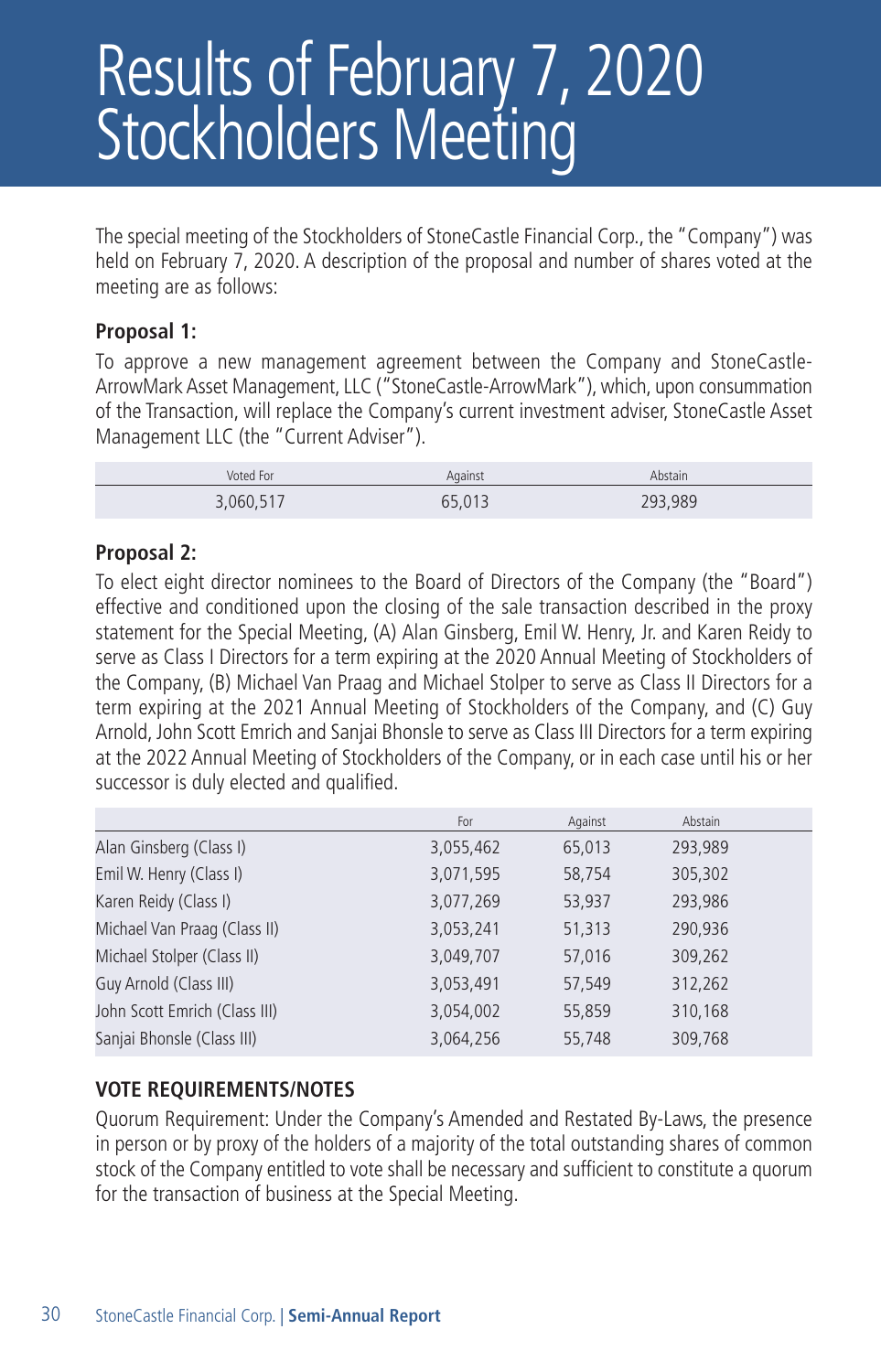#### *Required Vote (proposal 1)*

To approve the New Investment Advisory Agreement. The approval of the New Investment Advisory Agreement requires a "1940 Act majority". A "1940 Act majority" means the affirmative vote of the lesser of (1) 67% or more of the shares of the Company's stock present or represented by proxy and entitled to vote at the Special Meeting if the holders of more than 50% of the outstanding shares are present or represented by proxy and entitled to vote at the Special Meeting and (2) more than 50% of the outstanding shares of the Company's stock present or represented by proxy and entitled to vote at the Special Meeting. Abstentions and broker non-votes, if any, will have the effect of a vote "AGAINST" Proposal 1.

#### *Required Vote (proposal 2)*

To elect the director nominees: The affirmative vote of a plurality of the votes cast by all shares of the Company's stock present or represented by proxy and entitled to vote at the Special Meeting is required to elect the director nominees. A "plurality" means that the nominees who receive the largest number of votes cast (even if they receive less than a majority) will be elected as directors. The election of the new directors is subject to the closing of the Transaction. Stockholders may not cumulate their votes. "Withhold" votes and broker nonvotes will not be included in determining the number of votes cast and, as a result, will have no effect on Proposal 2.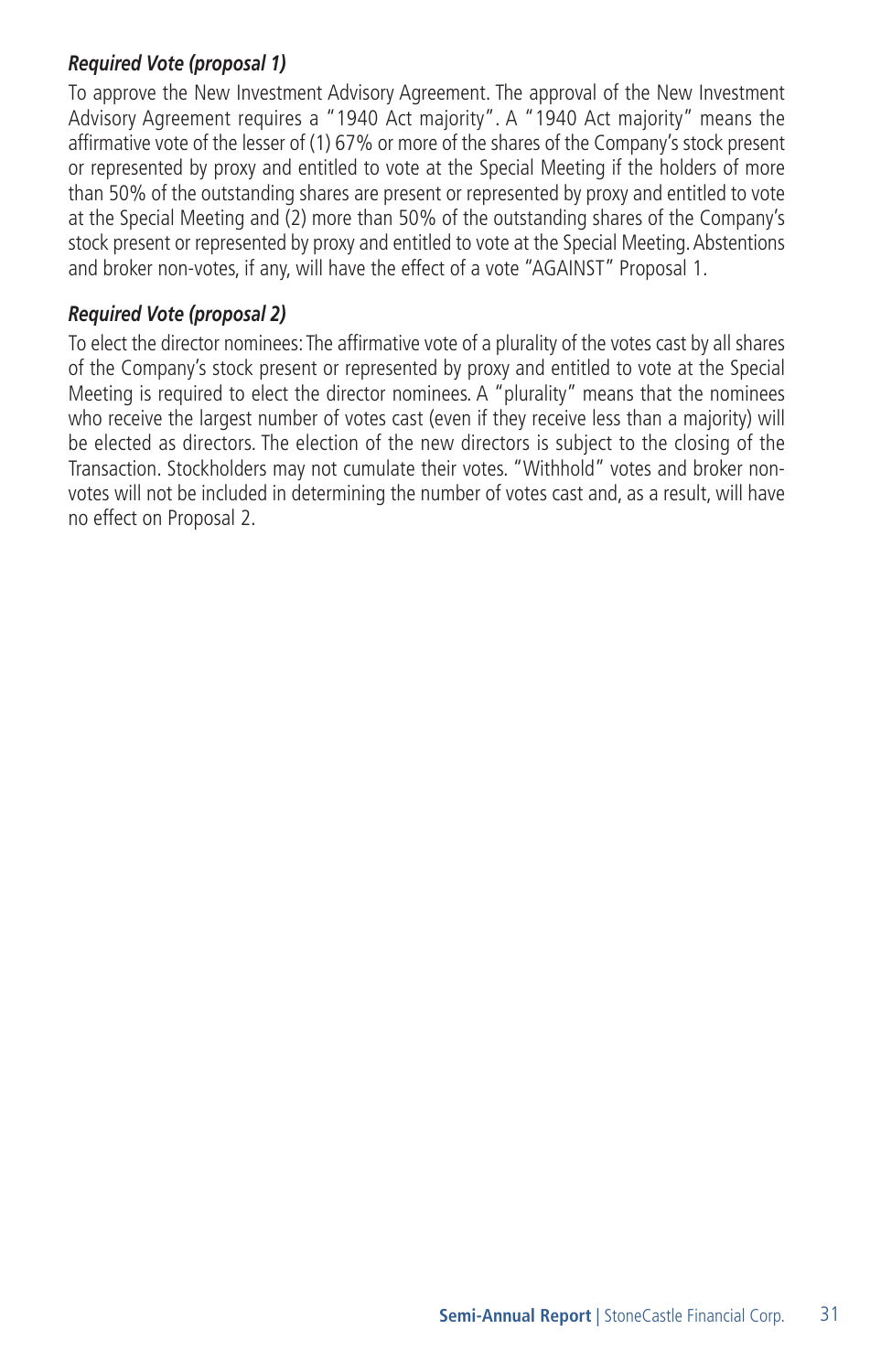### Results of June 19, 2020 Stockholders Meeting

The Annual Meeting of Stockholders of StoneCastle Financial Corp (the "Company") was held on June 19, 2020. A description of the proposal and number of shares voted at the Meeting are as follows:

#### **Proposal 1:**

To elect three Class I Directors of the Company, to serve for a term ending at the 2023 Annual Meeting of Stockholders of StoneCastle Financial Corp. and when his or her successor is duly elected and qualifies.

|                    | Voted<br>For | Withheld |
|--------------------|--------------|----------|
| Alan Ginsberg      | 5,638,206    | 70.082   |
| Emil W. Henry, Jr. | 5,638,419    | 69,869   |
| Karen Reidy        | 5,645,067    | 63,221   |

#### **Proposal 2\*:**

To approve an Agreement and Plan of Reorganization, pursuant to which the Company would be reorganized into a newly formed Delaware statutory trust named "StoneCastle Financial Company".

| Voted For            | Against | Abstain | Non Votes |  |
|----------------------|---------|---------|-----------|--|
| 270 025<br>2,210,02J | 51,903  | 48.687  | 3,337,673 |  |

\* Proposal 2 was not approved since the required number of votes was not obtained.

#### **VOTE REQUIREMENTS/NOTES**

Quorum Requirement Under the Company's Amended and Restated By-Laws, the presence in person or by proxy of the holders of a majority of the total outstanding shares of common stock of the Company entitled to vote shall be necessary and sufficient to constitute a quorum for the transaction of business at the Special Meeting.

Required Vote (proposal 1) Approval of the New Investment Advisory Agreement: The approval of the New Investment Advisory Agreement requires the affirmative vote of a "majority of the outstanding voting securities" of the Company under the 1940 Act, which means the affirmative vote of the lesser of (1) 67% or more of the shares of the Company's stock present or represented by proxy at the Special Meeting if the holders of more than 50% of the outstanding shares are present or represented by proxy at the Special Meeting and (2) more than 50% of the outstanding shares of the Company. Broker non-votes and abstentions, if any, will have the effect of a vote "AGAINST" Proposal 1.

Required Vote (proposal 2) Election of directors: Each director nominee will be elected by a plurality of all the votes cast at the Special Meeting, provided that a quorum is present. A plurality" means that the nominees who receive the largest number of votes cast (even if they receive less than a majority) will be elected as directors. "Withhold" votes and broker non-votes will not be included in determining the number of votes cast and, as a result, will have no effect on the election of any of the nominees. A proxy received will be voted "FOR" the election of the nominees unless the Stockholder delivering the proxy designates otherwise.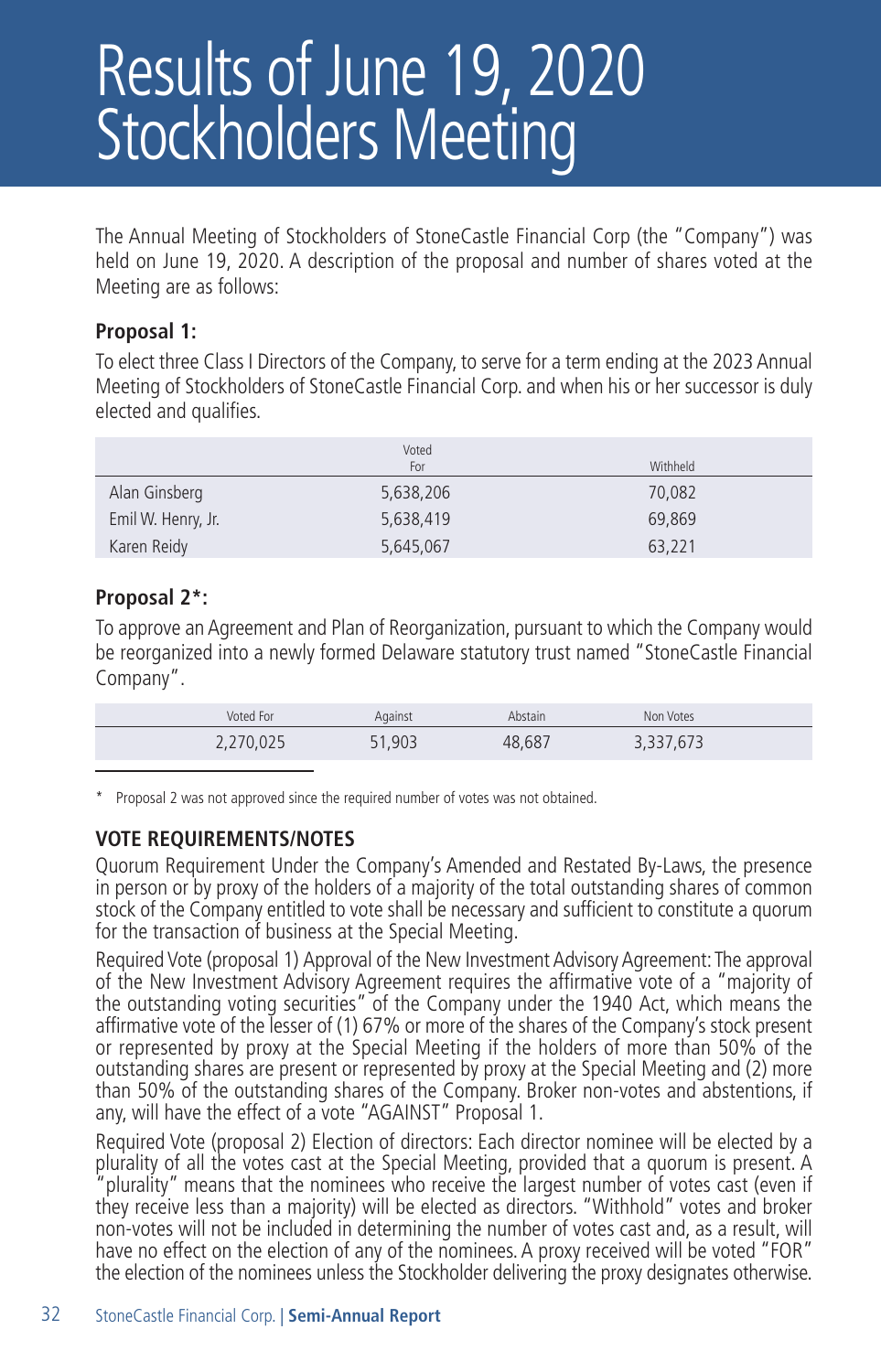## Management

#### **Board of Directors and Executive Officers**

Our business and affairs are managed under the direction of our board of directors. Accordingly, our board of directors provides broad supervision over our affairs, including supervision of the duties performed by our Advisor. Our Advisor is responsible for our day-today operations. The names, ages and addresses of our directors and officers and specified employees of our Advisor, together with their principal occupations and other affiliations during the past five years, are set forth below. Each director and officer will hold office for the term to which he is elected and until his successor is duly elected and qualifies, or until he resigns or is removed in the manner provided by law. Unless otherwise indicated, the address of each director is c/o StoneCastle Financial Corp., 100 Fillmore Street, Suite 325, Denver, CO 80206. Our board of directors will initially consist of three directors who are not "interested persons" (as defined in the Investment Company Act of 1940 (the "Investment Company Act")) of our Advisor or its affiliates and two directors who are "interested persons." Our directors who are not interested persons are also independent pursuant to the NASDAQ stock exchange listing standards, and we refer to them as "independent directors." We refer to the directors who are "interested persons" (as defined in the Investment Company Act) are referred to below as "interested directors." Under our certificate of incorporation, the board is divided into three classes. Each class of directors will hold office for a three-year term. However, the initial members of the three classes have initial terms of one, two and three years, respectively. At each annual meeting of our stockholders, the successors to the class of directors whose terms expire at such meeting will be elected to hold office for a term expiring at the annual meeting of stockholders held in the third year following the year of their election and until their successors are duly elected and qualified.

| Name                       | Age | Position(s) Held with<br>Company       | Term<br>End | <b>Principal Occupation(s)</b><br>Last 5 Years                                        | <b>Other Directorships</b><br>Last 5 Years                            |
|----------------------------|-----|----------------------------------------|-------------|---------------------------------------------------------------------------------------|-----------------------------------------------------------------------|
| Sanjai<br>Bhonsle          | 50  | Chairman, Class III<br><b>Director</b> |             | 2022 Partner and Portfolio<br>Manager of ArrowMark<br>Partners, 2012 to<br>Present    | Brown (RI) Management,<br>LLC and Affiliates from<br>$2018 -$ Present |
| Karen Reidy,<br><b>CFA</b> |     | 53 Class   Director                    |             | 2020 Partner and Portfolio<br>Manager at ArrowMark<br>Partners from 2008 -<br>Present | Brown (RI) Management,<br>LLC and Affiliates from<br>$2018 -$ Present |

#### **Interested Directors**

#### **Independent Directors**

| Name             | Age | Position(s) Held with<br>Company                       | Term<br>End | <b>Principal Occupation(s)</b><br><b>Last 5 Years</b>                                                                                                      | <b>Other Directorships</b><br>Last 5 Years |
|------------------|-----|--------------------------------------------------------|-------------|------------------------------------------------------------------------------------------------------------------------------------------------------------|--------------------------------------------|
| Alan<br>Ginsberg |     | 59 Class I Director,<br>Chairman of Audit<br>Committee |             | 2020 Senior Advisor, StoneCastle External Advisory Board of<br>Partners from 2010-<br>2013; Managing<br>Director Barclays Bank<br>August 2017 —<br>Present | Peabody Museum at<br>Yale University       |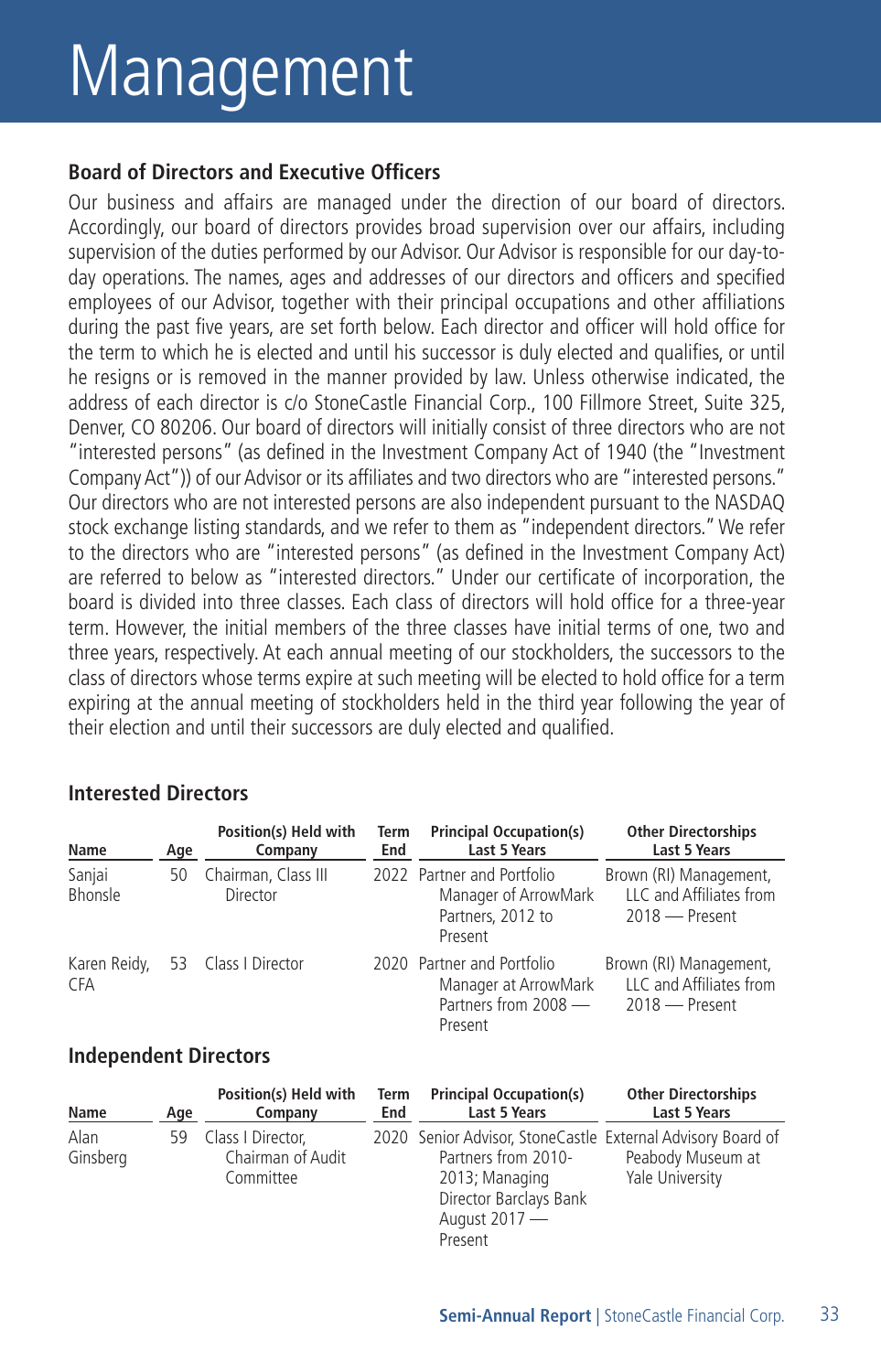| Name                    | Age | Position(s) Held with<br>Company                                           | Term<br>End | <b>Principal Occupation(s)</b><br><b>Last 5 Years</b>                                                                                                                | <b>Other Directorships</b><br><b>Last 5 Years</b>                                                                                                              |
|-------------------------|-----|----------------------------------------------------------------------------|-------------|----------------------------------------------------------------------------------------------------------------------------------------------------------------------|----------------------------------------------------------------------------------------------------------------------------------------------------------------|
| Emil Henry              | 60  | Director, Member of<br>Audit Committee<br>and Lead<br>Independent Director |             | 2020 CEO and Founder of Tiger<br>Infrastructure Partners                                                                                                             | Director of Easterly<br>Government Properties,<br>Director of numerous<br>private companies that<br>are Tiger Infrastructure<br>portfolio companies            |
| Michael P.<br>Van Praag | 62  | Class II Director                                                          |             | 2021 Private Investor, 4/2017<br>to Present; Senior VP,<br>JPMorgan Chase<br>Bank, N.A. from 1981-<br>2017                                                           | None                                                                                                                                                           |
| Michael<br>Stolper      | 75  | Class II Director                                                          |             | 2021 Financial Advisor at<br>Stolper & Co. from<br>1975-2017                                                                                                         | Director of Meridian Funds<br>from 1985 - Present;<br>Director of<br>Windowpane Funds<br>(one portfolio)                                                       |
| Guy M.<br>Arnold        | 53  | Class III Director                                                         |             | 2022 Manager at GMA<br>Holdings, LLC from<br>2013-2015; Chief<br>Operating Officer and<br>President of Real Estate<br>at Hunt Companies, Inc.<br>from 2015 - Present | Director of Meridian Funds<br>from 2015 - Present:<br>Director of MidFirst<br>Bank, Director of The<br>Children's Hospital of<br>Colorado Finance<br>Committee |
| John S.<br>Emrich       | 53  | Class III Director                                                         |             | 2022 Director of Meridian Funds<br>from 2010 - Present;<br>Director of Destra<br>Funds from $2015$ —<br>Present                                                      | Director of Meridian Funds<br>from 2010 - Present;<br>Director of Destra<br>Funds from $2015$ —<br>Present                                                     |

#### **Executive Officers Who are not Directors**

| Name                       | Age | Position(s) Held with<br>Company            | Term<br>Served  | <b>Principal Occupation(s)</b><br><b>Last 5 Years</b>                                                                                                                                                                                                             |
|----------------------------|-----|---------------------------------------------|-----------------|-------------------------------------------------------------------------------------------------------------------------------------------------------------------------------------------------------------------------------------------------------------------|
| Patrick J.<br>Farrell, CPA | 61  | Chief Financial Officer Since April 1, 2014 |                 | Chief Financial Officer of<br>StoneCastle Partners,<br>LLC from April 2014 to<br>Present.                                                                                                                                                                         |
| Rachel<br>Schatten         | 50  | General Counsel                             | Since July 2013 | General Counsel and Chief<br>Compliance Officer of<br>StoneCastle Partners,<br>ШC                                                                                                                                                                                 |
| Rick Grove                 | 52  | Chief Compliance<br>Officer                 |                 | Since September 2013 Chief Compliance Officer<br>of ArrowMark Colorado<br>Holdings, LLC.; formerly<br>Chief Operating Officer,<br>ArrowMark Colorado<br>Holdings, LLC.; Vice<br>President, Secretary<br>and Chief Compliance<br>Officer of Meridian<br>Fund, Inc. |
| David<br>Lentinello        | 59  | Secretary                                   |                 | Since November 2013 Controller of StoneCastle<br>Partners, LLC since 2013                                                                                                                                                                                         |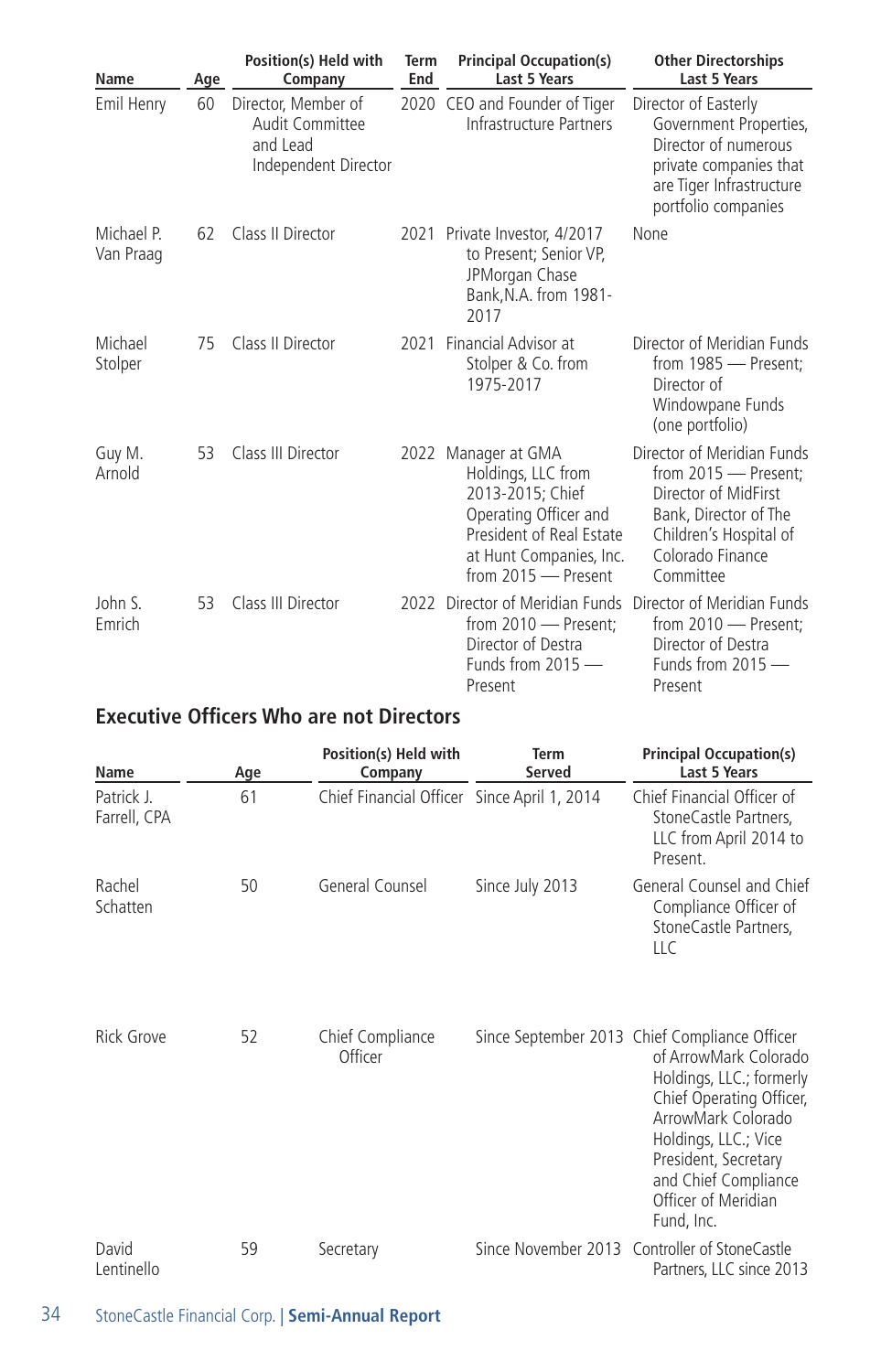#### **Biographical Information**

#### *Interested Directors*

The following sets forth certain biographical information for our Interested Directors. An Interested Director is an "interested person" as defined in Section 2(a)(19) of the 1940 Act:

**Saniai Bhonsle**. Saniai joined ArrowMark in October 2012 and serves as Partner and Portfolio Manager for ArrowMark's leveraged loan investments and CLO funds. Prior to joining ArrowMark, he founded MB Consulting Partners in 2009, where he specialized in financial and operational restructuring advisory to stressed and distressed middle-market companies. With more than 10 years of restructuring experience, he has led several assignments across variot1s industries. Sanjai was a Senior Portfolio Manager at GSO Capital Partners, a subsidiary of The Blackstone Group, and member of the Investment and Management Committee (2005-2009). Prior to joining GSO Capital Partners, Sanjai was an Assistant Portfolio Manager for RBC Capital Partners' debt investment group and was a member of the Investment Committee (2001-2005). He also led the group's restructuring efforts related to distressed investments and represented the firm's interests on creditor committees. From 1999-2001, Sanjai was a Senior Investment Analyst at lndosuez Capital Partners. Sanjai received a bachelor's degree in Mechanical Engineering from the University of Wisconsin — Madison and an MBA from the Eli Broad Graduate School of Management at Michigan State University.

**Karen Reidy**. Ms. Reidy is a founding Partner and co-manages ArrowMark's collateralized loan obligation and specialty finance investments and research analyst team. Prior to founding ArrowMark, Ms. Reidy served as Executive Vice President and Portfolio Manager at Janus capital, managing \$10 billion for two strategies: Janus Balanced Fund and Janus Core Equity Fund, as well as institutional separate accounts (2000-2005). Ms. Reidy was also the Assistant Portfolio Manager of the Janus Fund (1998-2000). She joined Janus Capital as an equity analyst in 1995. Prior to Janus Capital Group, she worked at PricewaterhouseCoopers LLC in the audit and mergers and acquisitions departments. Ms. Reidy graduated from the University of Colorado with a bachelor's degree and holds the Chartered Financial Analyst designation.

#### *Independent Directors*

The following sets forth certain biographical information for our Independent Directors. Independent Directors are not "interested persons" of StoneCastle Financial Corp., as defined by the 1940 Act:

**Alan Ginsberg**. Mr. Ginsberg has more than 30 years of experience in providing financial advisory services to financial institutions. Mr. Ginsberg began his investment banking career at Salomon Brothers Inc. in 1983, followed by being a key member of a group that moved to UBS Financial Services Inc. in 1995 and to Donaldson, Lufkin & Jenrette in 1998. He remained at DLJ through the merger with Credit Suisse First Boston until 2004, when he was recruited to Head HSBC Bank USA's Financial Institutions Group Americas, remaining there until mid-2006. Following HSBC, Mr. Ginsberg was a senior member of the Banc of America Securities Financial Institutions Group. Currently, Mr. Ginsberg is a Managing Director of Barclay's and has advised on more than 70 strategic transactions and advisory assignments during his tenure as an investment banker. Mr. Ginsberg received his B.A. in Economics from Yale University. He currently serves on Yale's Peabody Museum Advisory Board, and he served as a Senior Advisor to StoneCastle Partners from 2010 until May 2013.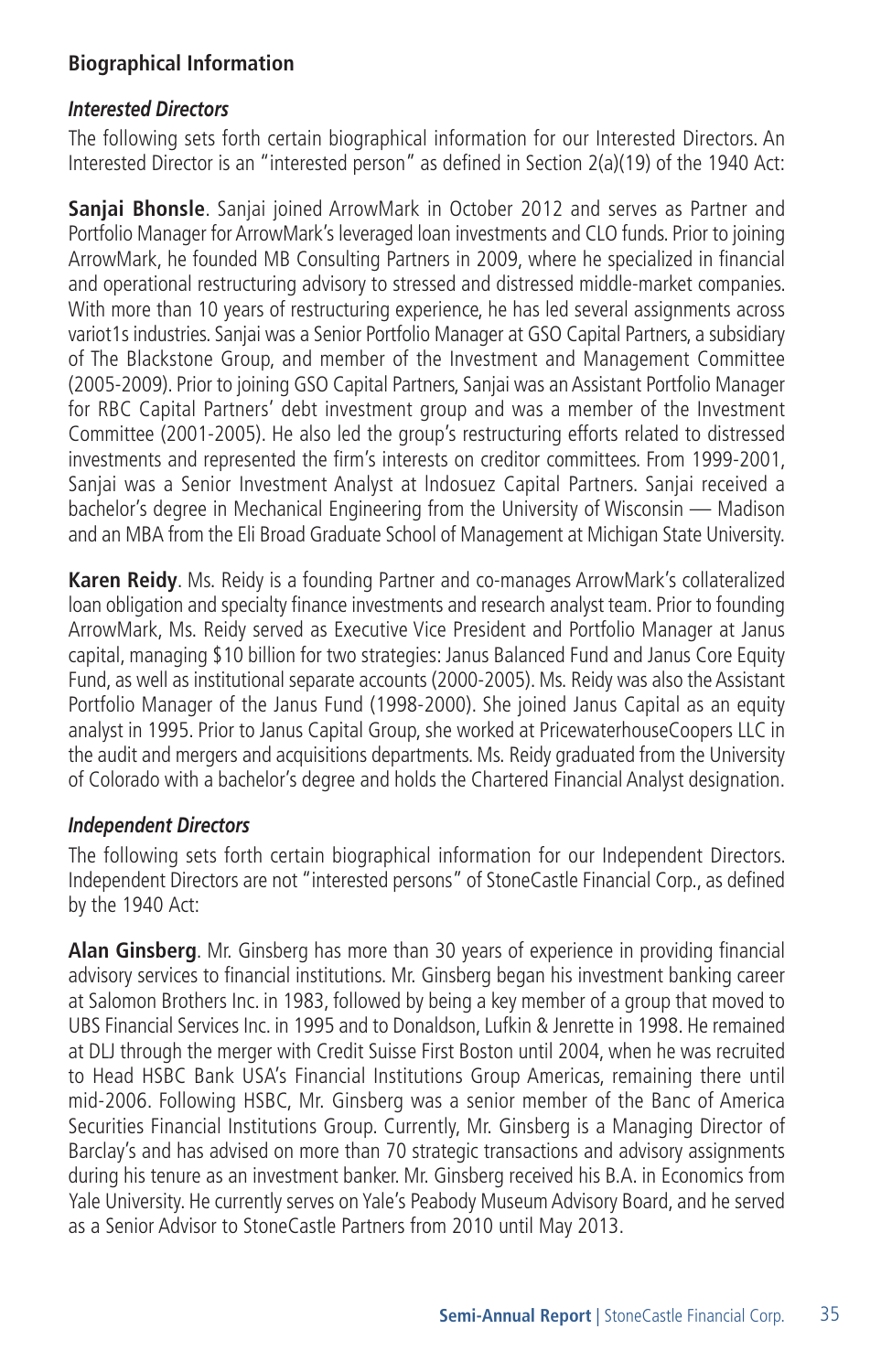**Emil W. Henry, Jr**. Mr. Henry is the CEO and Founder of Tiger Infrastructure Partners, a private equity firm focused on infrastructure investment opportunities. Prior to founding Tiger Infrastructure Partners, he was Global Head of the Lehman Brothers Private Equity Infrastructure businesses, where he oversaw global infrastructure investments. In 2005, Mr. Henry was appointed Assistant Secretary of the Treasury for Financial Institutions by the President of the United States. Until his departure in 2007, he was a key advisor to two Treasury Secretaries on economic, legislative and regulatory matters affecting U.S. financial institutions and markets. Before joining the Treasury, Mr. Henry was a partner of Gleacher Partners LLC, an investment banking and investment management firm, where he served as Chairman of Asset Management, and Managing Director, and where he oversaw the firm's investment activities. Mr. Henry began the formative part of his career at Morgan Stanley in the mid-1980s in that firm's merchant banking arm where he executed management buyouts for Morgan Stanley's flagship private equity fund. He holds an M.B.A. from Harvard Business School and a B.A. in Economics from Yale University.

**Michael P.Van Praag**. Mr. Van Praag has an extensive background in the financial industry as a JPMorgan Chase executive with over 35 years of experience in banking, commercial lending, cash management, treasury services and capital markets. Based upon his depth of experience, Mr. Van Praag possesses a keen understanding of the securities industry and banking-related activity that is of direct relevance to BANX's investment strategy. He also holds a Master of Business Administration degree in Banking and Finance.

**Michael Stolper**. Mr. Stolper provides board financial advisory and brokerage business experience serving as the President of Stolper & Co., Inc., an investment adviser for over 35 years. Based upon his years of experience, he posseses a keen understanding of the securities industry and the regulatory framework applicable to it, including the Funds. Mr. Stolper was formerly a director of Janus Capital, BDI Investment Company and The Pasadena Group of Mutual Funds. He was the Founder and President of Seaport Ventures, an SBIC. He also holds a Master of Arts degree in Finance.

**Guy M. Arnold**. Mr. Arnold has extensive leadership experience in the financial services industry, having held leadership positions at various investment management firms for over 20 years. As President of Dividend Capital Diversified Property Fund, Mr. Arnold oversaw all aspects of a \$2.9 billion real estate investment trust ("REIT") and he is currently the Owner and Manager of GMA Holdings, LLC a commercial real estate investment firm. Mr. Arnold also served as a member of the Board of Directors for Steele Street Bank & Trust and is a member of the Board of Directors of the Children's Hospital of Colorado Finance Committee. Mr. Arnold received his Bachelor of Arts degree from the University of Virginia and has been working in the financial services industry since his graduation in 1990.

**John Scott Emrich**. Mr. Emrich has significant experience in the investment management and financial services industry. Mr. Emrich served as a financial analyst or portfolio manager for over 13 years for various investment advisory firms. For four years, Mr. Emrich served on the board of directors for Iroquois Valley Farms, an organic farmland REIT. Prior to such positions he also performed business valuations and appraisal analyses at KPMG Peat Marwick, an accounting firm. Mr. Emrich is the founder and CEO of Red Earth Finance, LLC.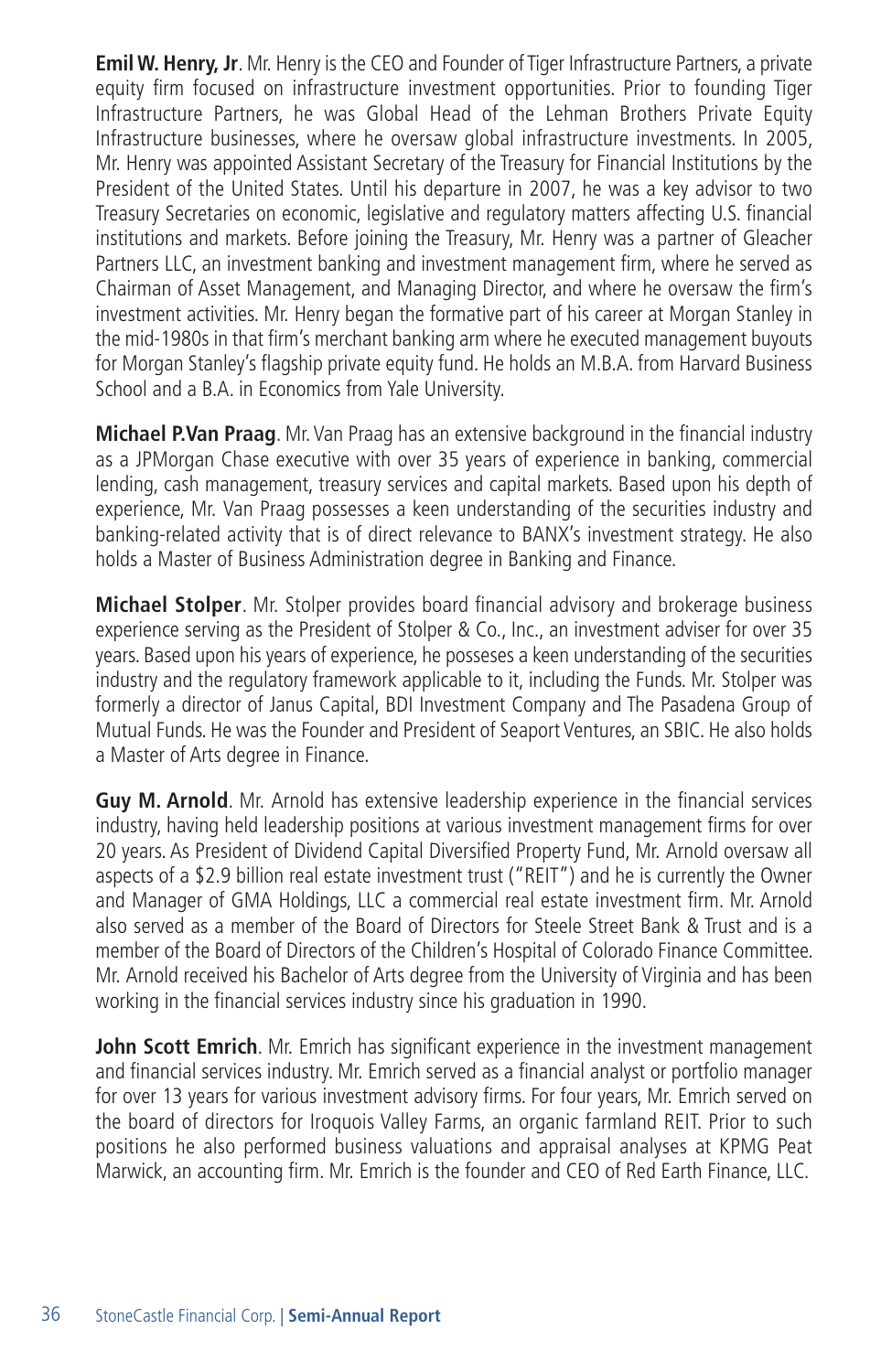#### *Executive Officers Who Are Not Directors*

Patrick J. Farrell. Chief Financial Officer. Mr. Farrell has over 30 years of hands-on management experience in finance and accounting, specifically focused on domestic and offshore mutual funds, bank deposit account programs, investment advisory and broker dealer businesses. Prior to joining StoneCastle Partners as Chief Financial Officer in February 2014, Mr. Farrell was CFO/COO of the Emerging Managers Group, L.P., a specialty asset management firm focused on offshore mutual funds. Prior to that, Mr. Farrell was CFO at Reserve Management, where he oversaw all financial activities for the company. Earlier in his career, he held financial positions at Lexington Management, Drexel Burnham, Alliance Capital and New York Life Investment Management, all focused on investment advisory and mutual fund activities. He began his career at Peat Marwick Mitchell & Co. Mr. Farrell holds a B.S. in Business Administration-Accounting from Manhattan College. Mr. Farrell is a Certified Public Accountant in New York State and a member of the American Institute of Certified Public Accountants.

**Rachel Schatten**. General Counsel. Ms. Schatten had over 12 years of investment adviser experience prior to joining StoneCastle Partners as General Counsel and Chief Compliance Officer in 2013. From 2004 to 2013, she served as the U.S. General Counsel and Chief Compliance Officer of a subsidiary of Hardt Group Investments AG, an international fund of funds, and the General Securities Principal of its affiliated broker-dealer since its inception through its subsequent sale. Prior to her tenure at the Hardt Group, Ms. Schatten was an Associate in the investment management group of Schulte Roth & Zabel LLP, where she counseled investment advisers on developing and structuring new hedge funds, including domestic and offshore entities, master feeder funds, and funds of funds. She holds Series 7, 63 and 24 licenses and is admitted to practice law in New York. She graduated Cum Laude from Albany Law School of Union University, where she was an associate editor of the Albany Law Review and a member of the Justinian Society.

**Rick Grove**. Rick is the Chief Compliance Officer at ArrowMark Partners. He was previously Vice President and Chief Compliance Officer for Black Creek Global Advisors {2007-2008). Prior to that position, Rick served as Vice President and Chief Compliance Officer for Madison Capital Management (2005-2007), Assistant Vice President and Director of Compliance at Janus Capital Group (1993-2005), and Fund Accountant for Oppenheimer Funds (1992-1993). Rick graduated from the University of Wyoming with a bachelor's degree in Accounting.

**David Lentinello**. Secretary. Mr. Lentinello has over 35 years of hands-on operational and management experience in the area of finance and accounting, specifically focused in domestic equity and fixed income mutual funds, money market funds, separately managed accounts, private equity and private debt funds. Prior to Joining StoneCastle Partners as Fund Controller in 2013, Mr. Lentinello was Director of Fund Administration and Accounting at Reserve Management and held similar positions at J.P. Morgan Chase, Morgan Stanley Asset Management and Drexel Burnham Lambert. Mr. Lentinello received his Masters degree in Corporate Finance from Adelphi University and his undergraduate degree in Accounting from Saint Francis college.

*Additional information regarding the Directors of StoneCastle Financial Corp. can be found in the Statement of Additional Information, which is available, without charge, upon request, by calling 1-877-373-6374 and is also available on the Company's website at http://www.stonecastle-financial.com*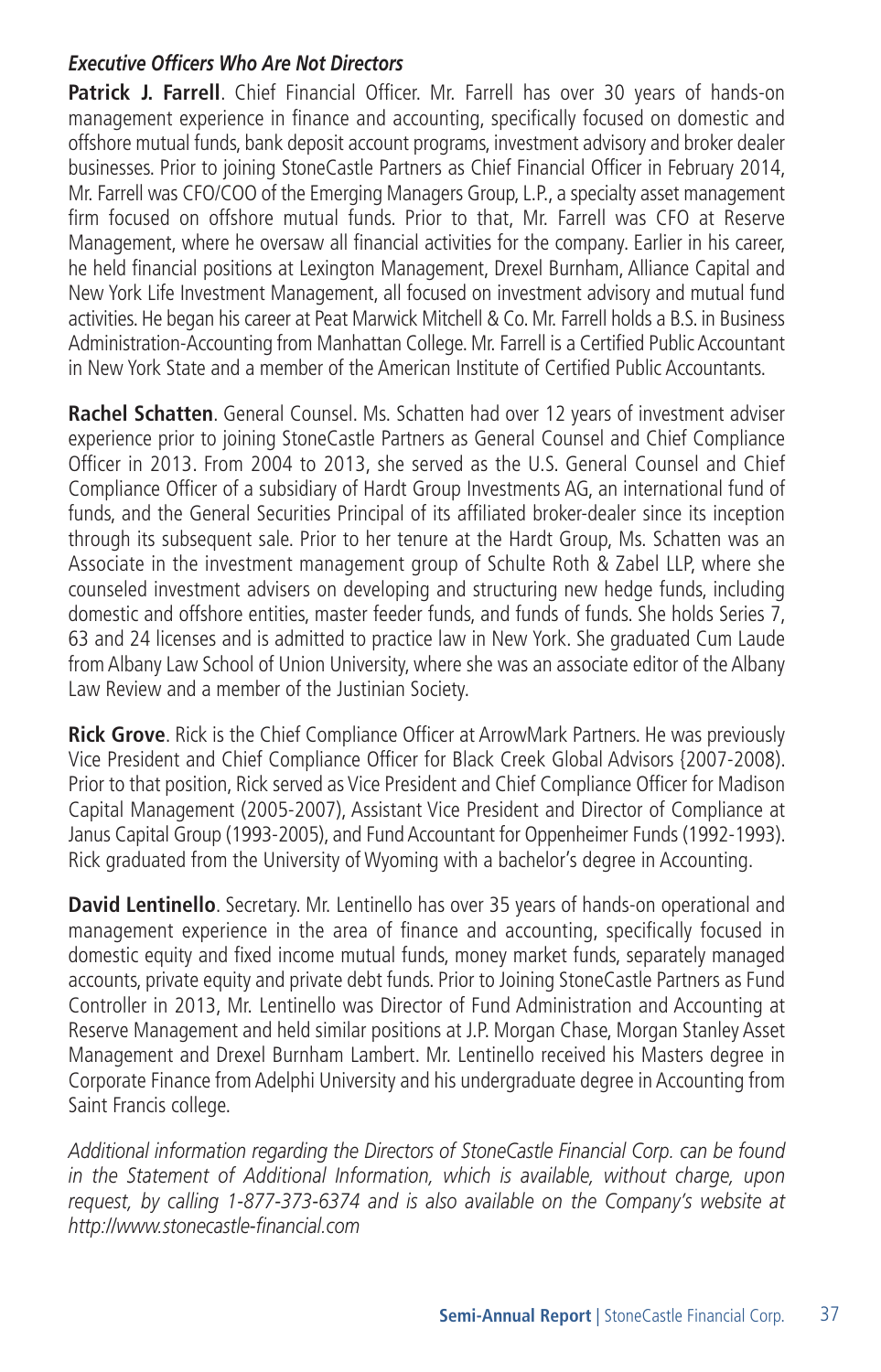## Privacy Notice

StoneCastle Financial Corp. ("we" or "us") is committed to maintaining your right to privacy. Protecting the information we receive as part of our relationship with you is of primary importance to us. Please take the time to read and understand the privacy policies and procedures that we have implemented to safeguard your nonpublic personal information.

#### *Information We Collect*

We must collect certain personally identifiable financial information about our customers to provide financial services and products. Nonpublic personal information means personally identifiable financial information and any list, description or other grouping of consumers that is derived using any personally identifiable financial information that is not publicly available. The personally identifiable financial information that we gather during the normal course of doing business with you may include:

- 1. information we receive from you on applications or other forms;
- 2. information about your transactions with us, our affiliates, or others;
- 3. information collected through the Internet; and
- 4. information we receive from a consumer reporting agency.

#### *Information We Use*

The information that we collect and store relating to you is primarily used to enable us to provide our services to you in the best possible manner. In addition, we may use the information for the following purposes:

- 1. To provide you with information relating to us;
- 2. To provide third parties with statistical information about the users of our website;
- 3. To monitor and conduct an analysis of our Website traffic and usage patterns; and
- 4. To analyze trends.

#### *Information We Disclose*

We do not disclose any nonpublic personal information about our customers or former customers to anyone, except as permitted or required by law, or as necessary to provide services to you. We may disclose all of the information we collect, as described above, to certain nonaffiliated third parties such as attorneys, accountants, auditors, regulators and persons or entities that are assessing our compliance with industry standards. We enter into contractual agreements with all nonaffiliated third parties that prohibit such third parties from disclosing or using the information other than to carry out the purposes for which we disclose the information.

If you have questions or comments about our privacy practices, please call us at (212) 354 6500.